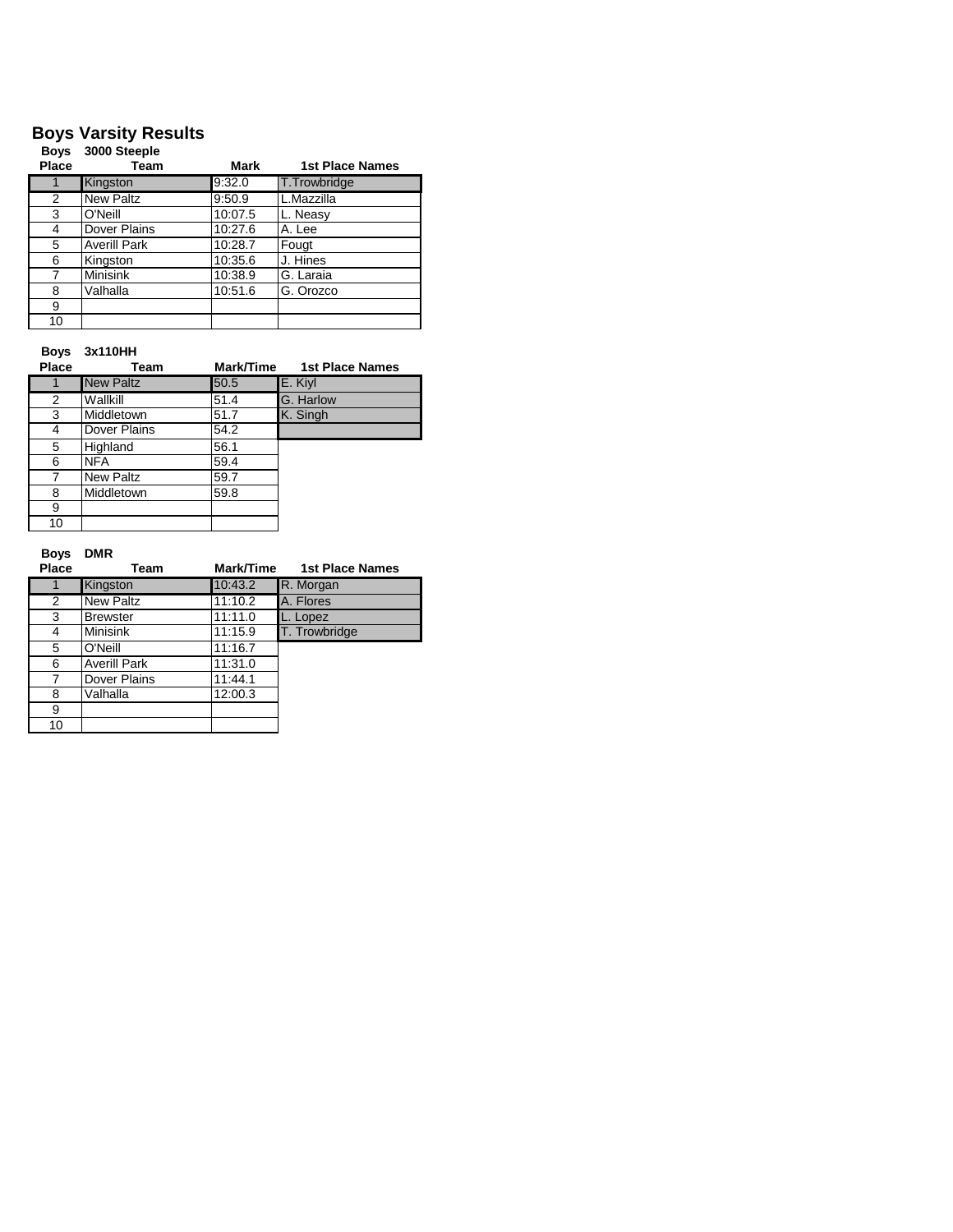| <b>Boys</b> | 4x800               |           |                        |
|-------------|---------------------|-----------|------------------------|
| Place       | Team                | Mark/Time | <b>1st Place Names</b> |
|             | <b>Brewster</b>     | 8:20.8    | <b>B.</b> Weiss        |
| 2           | <b>NFA</b>          | 8:29.4    | M. Delfay              |
| 3           | Onteora             | 8:29.9    | E. Fedio               |
| 4           | Wallkill            | 8:33.3    | K. Hazelwood           |
| 5           | New Paltz           | 8:34.5    |                        |
| 6           | <b>Averill Park</b> | 8:47.2    |                        |
|             | New Rochelle        | 9:06.4    |                        |
| 8           | <b>Minisink</b>     | 9:10.3    |                        |
| 9           |                     |           |                        |
| 10          |                     |           |                        |

## **Boys 4x100**

| Place | Team                | Mark/Time | <b>1st Place Names</b> |
|-------|---------------------|-----------|------------------------|
|       | Kingston            | 44.0      | A. Flores              |
| 2     | <b>Brewster</b>     | 44.6      | D. Williams            |
| 3     | Wallkill            | 45.7      | I. Moore               |
| 4     | Marlboro            | 46.0      | D. Farmer              |
| 5     | <b>New Paltz</b>    | 46.3      |                        |
| 6     | <b>Rhinebeck</b>    | 46.4      |                        |
| 7     | <b>Averill Park</b> | 46.7      |                        |
| 8     | Kingston            | 47.4      |                        |
| 9     |                     |           |                        |
| 10    |                     |           |                        |

| <b>Boys</b> | 1600                |           |                        |
|-------------|---------------------|-----------|------------------------|
| Place       | Team                | Mark/Time | <b>1st Place Names</b> |
|             | <b>Minisink</b>     | 4:26.8    | <b>K. Vinolas</b>      |
| 2           | Kingston            | 4:27.1    | R. Morgan              |
| 3           | O'Neill             | 4:33.2    | L. Neasy               |
| 4           | Dover Plains        | 4:33.5    | K. McMorrow            |
| 5           | O'Neill             | 4:34.3    | M. Isenhoor            |
| 6           | <b>Averill Park</b> | 4:35.8    | Carter                 |
| 7           | <b>Minisink</b>     | 4:36.1    | I. Khoufaify           |
| 8           | Dover Plains        | 4:37.7    | W. Esposito            |
| 9           |                     |           |                        |
| 10          |                     |           |                        |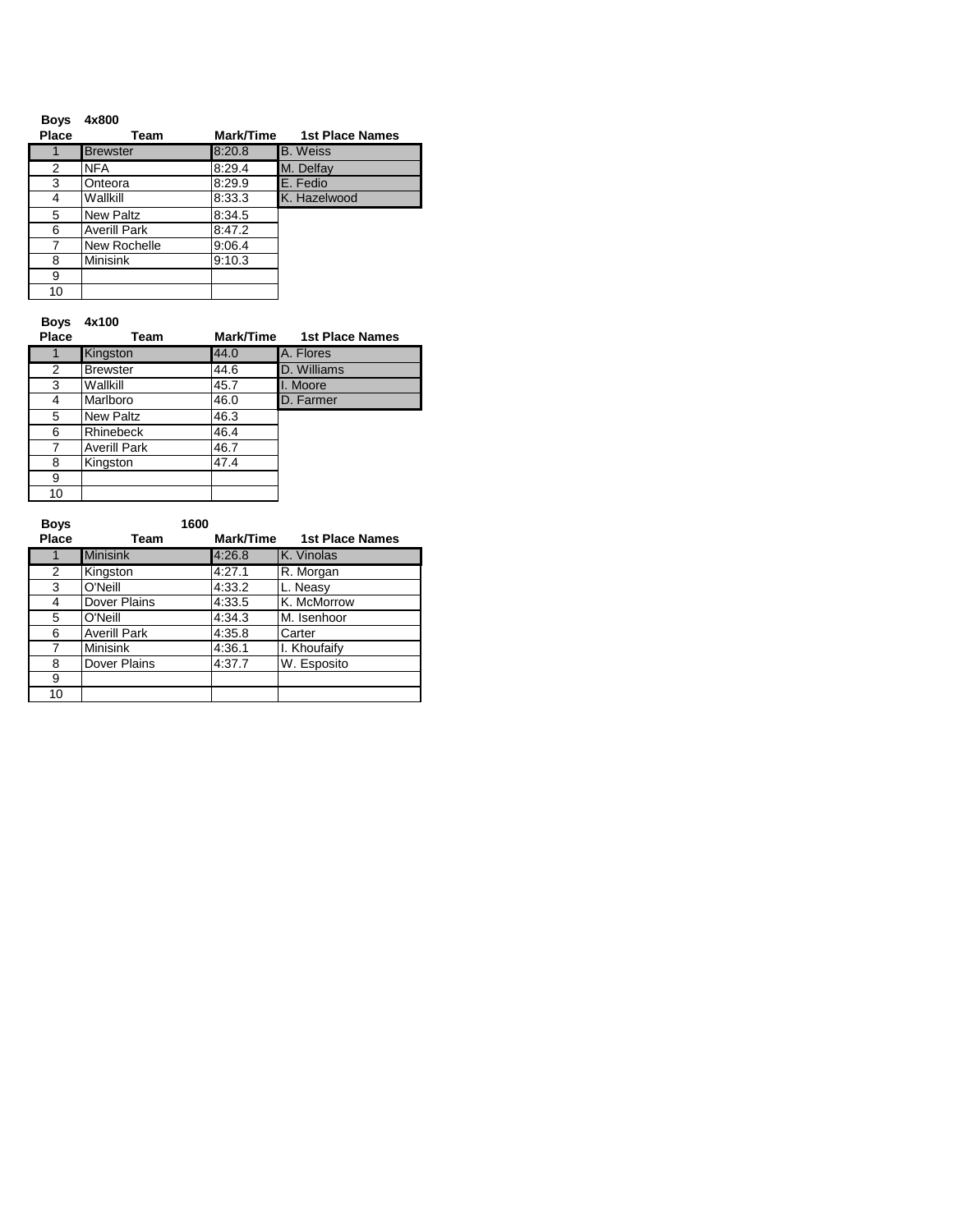| <b>Boys</b> | 4x200            |           |                        |
|-------------|------------------|-----------|------------------------|
| Place       | Team             | Mark/Time | <b>1st Place Names</b> |
|             | Kingston         | 1:32.3    | I. Moore               |
| 2           | <b>Brewster</b>  | 1:33.1    | A. Flores              |
| 3           | <b>NFA</b>       | 1:34.5    | D. Farmer              |
| 4           | <b>FDR</b>       | 1:34.8    | M. Matthews            |
| 5           | <b>New Paltz</b> | 1:35.2    |                        |
| 6           | Rhinebeck        | 1:36.5    |                        |
| 7           | Marlboro         | 1:37.0    |                        |
| 8           | Kingston         | 1:38.5    |                        |
| 9           |                  |           |                        |
| 10          |                  |           |                        |

### **Boys 3x400IH**

| Place          | Team                | Mark/Time | <b>1st Place Names</b> |
|----------------|---------------------|-----------|------------------------|
|                | Middletown          | 57.5      | M. Guzman              |
| $\overline{2}$ | <b>New Paltz</b>    | 60.4      |                        |
| $\overline{2}$ | Valhalla            | 60.4      |                        |
| 4              | <b>New Paltz</b>    | 1:00.9    |                        |
| 5              | <b>Minisink</b>     | 1:01.8    |                        |
| 6              | Highland            | 1:02.0    |                        |
| 6              | <b>Averill Park</b> | 1:02.0    |                        |
| 8              | Wallkill            | 1:02.4    |                        |
| 9              |                     |           |                        |
| 10             |                     |           |                        |

## **Boys 4x400**

| <b>Place</b> | Team                | Mark/Time | <b>1st Place Names</b> |
|--------------|---------------------|-----------|------------------------|
|              | <b>NFA</b>          | 3:28.3    | X. Boone               |
| 2            | Wallkill            | 3:29.2    | E. Perez               |
| 3            | Kingston            | 3:30.8    | D. Onwuka              |
| 4            | <b>New Paltz</b>    | 3:34.9    | T. Sims                |
| 5            | <b>FDR</b>          | 3:35.6    |                        |
| 6            | <b>Minisink</b>     | 3:37.8    |                        |
| 7            | <b>Averill Park</b> | 3:42.9    |                        |
| 8            | O'Neill             | 3:44.6    |                        |
| 9            |                     |           |                        |
| 10           |                     |           |                        |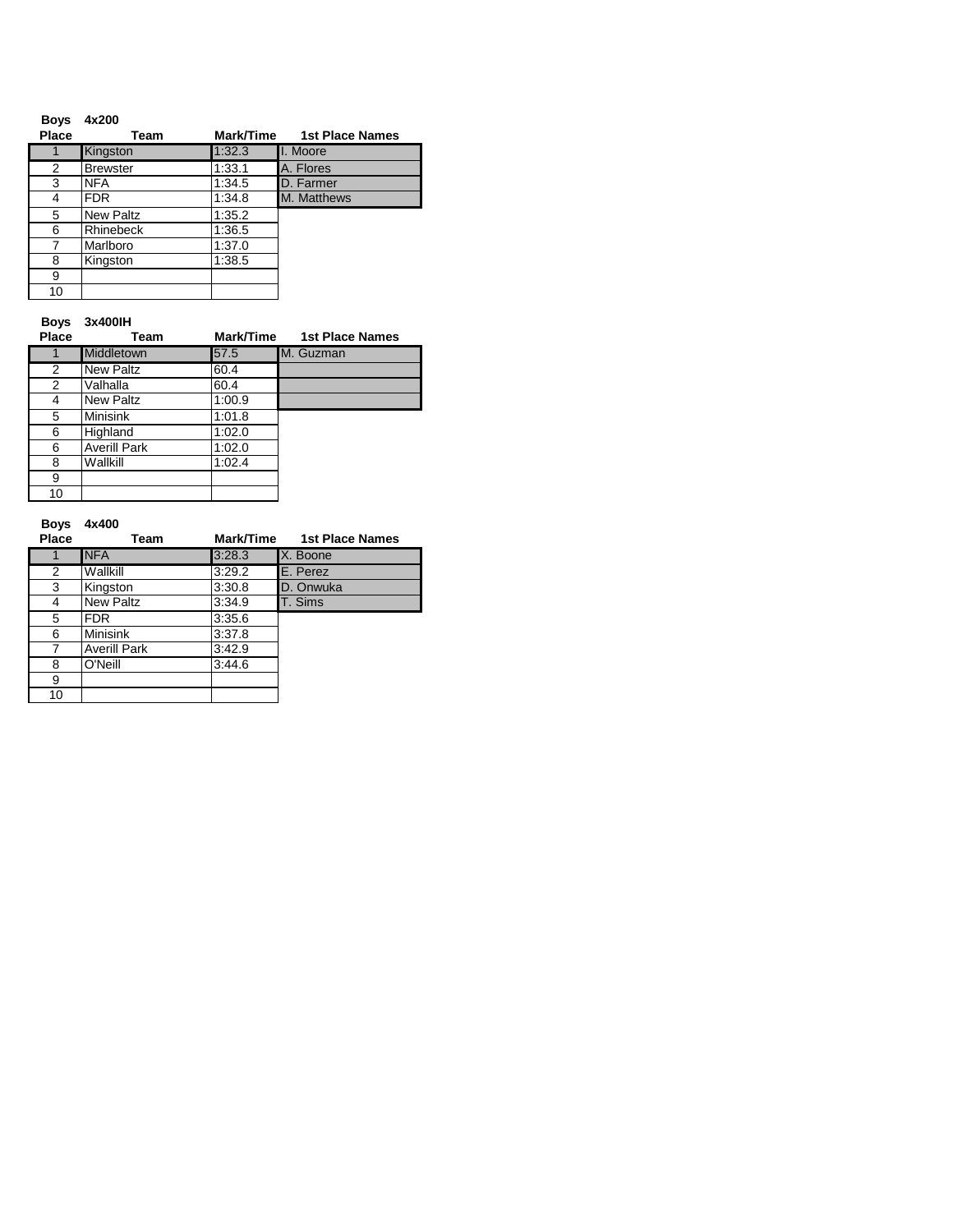| <b>Boys</b><br>Place | Long<br>Team        | Mark/Time   | Name            |
|----------------------|---------------------|-------------|-----------------|
|                      | <b>FDR</b>          | $21 - 0.0$  | U. McKeon       |
| 2                    | <b>FDR</b>          | $20 - 5.0$  | J. Schulle      |
| 3                    | Middletown          | $20 - 0.25$ | <b>B.</b> Peres |
| 4                    | Kingston            | 19-11.0     | D. Williams     |
| 5                    | Middletown          | 19-10.25    | R. Alexis       |
| 6                    | Kingston            | $19 - 7.5$  | D. Farmer       |
| 7                    | Wallkill            | 19-5.75     | M. Thopmson     |
| 8                    | <b>Averill Park</b> | $19 - 4.5$  | M. Lanove       |
| 8                    |                     |             |                 |
| 9                    |                     |             |                 |

**Boys Triple**

| Place | Team             | Mark/Time  | <b>Name</b>  |
|-------|------------------|------------|--------------|
|       | Middletown       | 43-4.75    | C. White     |
| 2     | Wallkill         | 42-3.75    | M. Thompson  |
| 3     | Kingston         | $41 - 8.5$ | D. Williams  |
| 4     | Middletown       | 41-0.75    | B. Akoko     |
| 5     | Middletown       | 40-10.0    | R. Alexis    |
| 6     | Middletown       | $40 - 7.0$ | I. Pierre    |
| 7     | <b>FDR</b>       | $40 - 6.5$ | J. McKew     |
| 8     | <b>New Paltz</b> | $40 - 4.0$ | S. Lawerence |
| 9     |                  |            |              |
| 10    |                  |            |              |

| <b>Boys</b><br>Place | High<br>Team | Mark/Time | <b>Name</b>        |
|----------------------|--------------|-----------|--------------------|
| 1                    | Highland     | $6 - 0.0$ | K. Sorbello        |
| 2                    | Middletown   | $6 - 0.0$ | D. Pierra          |
| 3                    | Middletown   | $5 - 9.0$ | R. Alexis          |
| 4                    | Wallkill     | $5 - 8.0$ | R. Roosa           |
| 5                    | <b>FDR</b>   | $5 - 8.0$ | J. Schaller        |
| 6                    | Highland     | $5 - 7.0$ | A. Worrad          |
| 7                    | Highland     | $5 - 7.0$ | <b>B.</b> Forester |
| 7                    | <b>FDR</b>   | $5 - 7.0$ | J. McKeon          |
| 9                    |              |           |                    |
| 10                   |              |           |                    |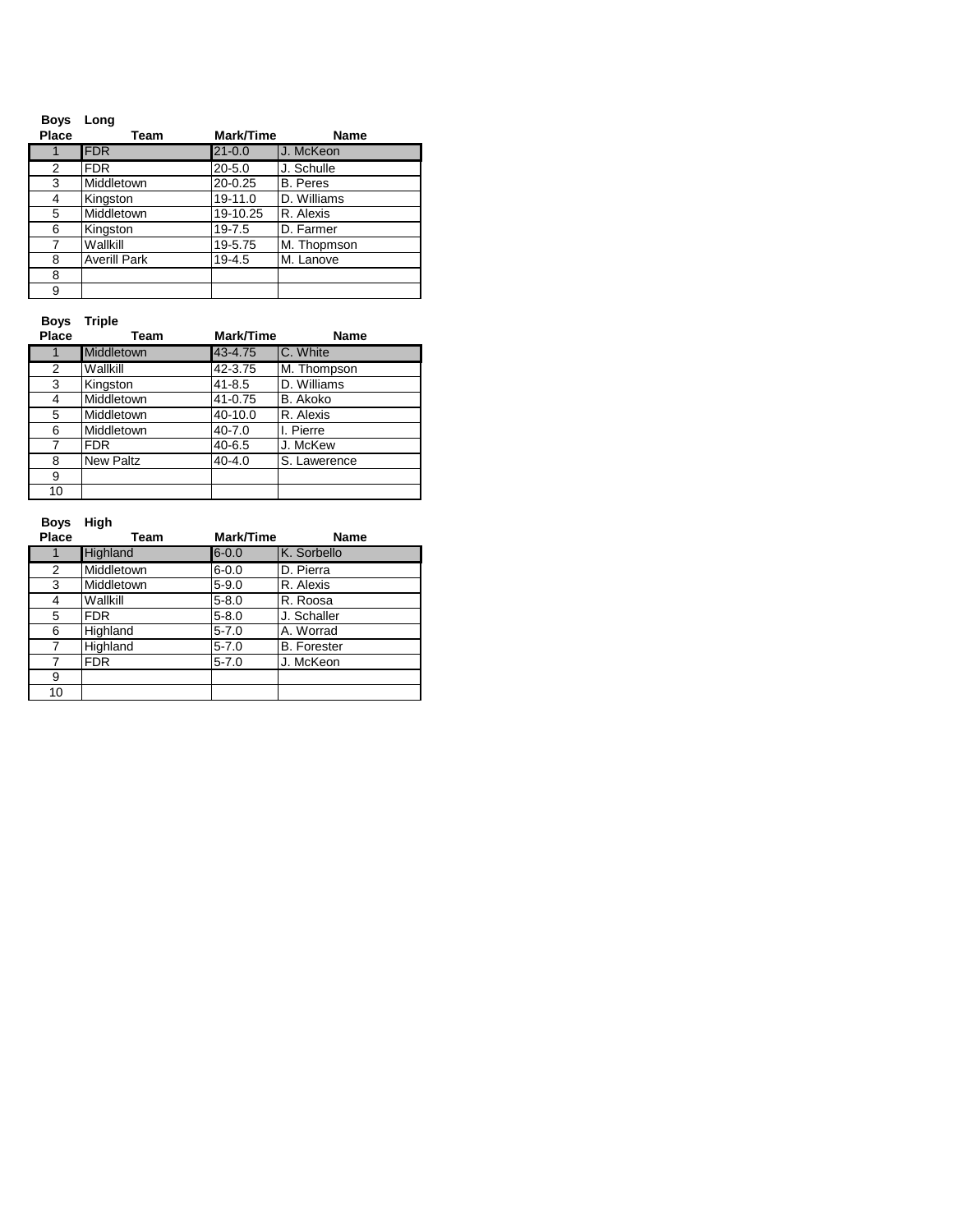| <b>Boys</b> | Pole                |            |              |
|-------------|---------------------|------------|--------------|
| Place       | Team                | Mark/Time  | Name         |
| 1           | <b>Middletown</b>   | $14 - 0.0$ | I. Mieses    |
| 2           | Wallkill            | $12 - 6.0$ | M. Delurenzo |
| 3           | <b>New Paltz</b>    | $12 - 6.0$ | M. Desmery   |
| 4           | <b>Averill Park</b> | $11 - 6.0$ | H. Dupunt    |
| 5           | Wallkill            | $11 - 0.0$ | Z. Laguerre  |
| 6           | O'Neill             | $10 - 6.0$ | Z. Arias     |
| 7           | Marlboro            | $10 - 6.0$ | V. McCollum  |
| 8           | Middletown          | $10 - 0.0$ | D. Manis     |
| 9           |                     |            |              |
| 10          |                     |            |              |

**Boys Shot**

| Place          | Team                | Mark/Time  | <b>Name</b>   |
|----------------|---------------------|------------|---------------|
|                | Kingston            | 48-3.5     | D. Carlson    |
| $\overline{2}$ | Kingston            | $46 - 1.0$ | C. Brinkman   |
| 3              | <b>Averill Park</b> | 44-11.25   | J. DiLello    |
| 4              | <b>New Paltz</b>    | 42-9.5     | F. Julia-Wise |
| 5              | Dover Plains        | $42 - 5.0$ | P. O'Loughlin |
| 6              | Middletown          | $42 - 4.0$ | A. Allwood    |
| 7              | Middletown          | $40 - 4.5$ | James         |
| 8              | Marlboro            | $41 - 3.0$ | M. Mannese    |
| 9              |                     |            |               |
| 10             |                     |            |               |

| <b>Boys</b> | Disc                |             |               |
|-------------|---------------------|-------------|---------------|
| Place       | Team                | Mark/Time   | <b>Name</b>   |
| 1           | <b>New Paltz</b>    | 166-0.0     | F. Julia-Wise |
| 2           | Middletown          | 134-10.0    | A. Allwood    |
| 3           | Kingston            | $134 - 4.0$ | D. Carlson    |
| 4           | <b>Averill Park</b> | 129-8.0     | J. Dilello    |
| 5           | Marlboro            | 125-6.0     | M. Mannese    |
| 6           | <b>Averill Park</b> | 124-8.0     | J. Cocca      |
| 7           | Putman Valley       | $121 - 2.0$ | G. Canaj      |
| 8           | Dover Plains        | 118-0.0     | T. Belcher    |
| 9           |                     |             |               |
| 10          |                     |             |               |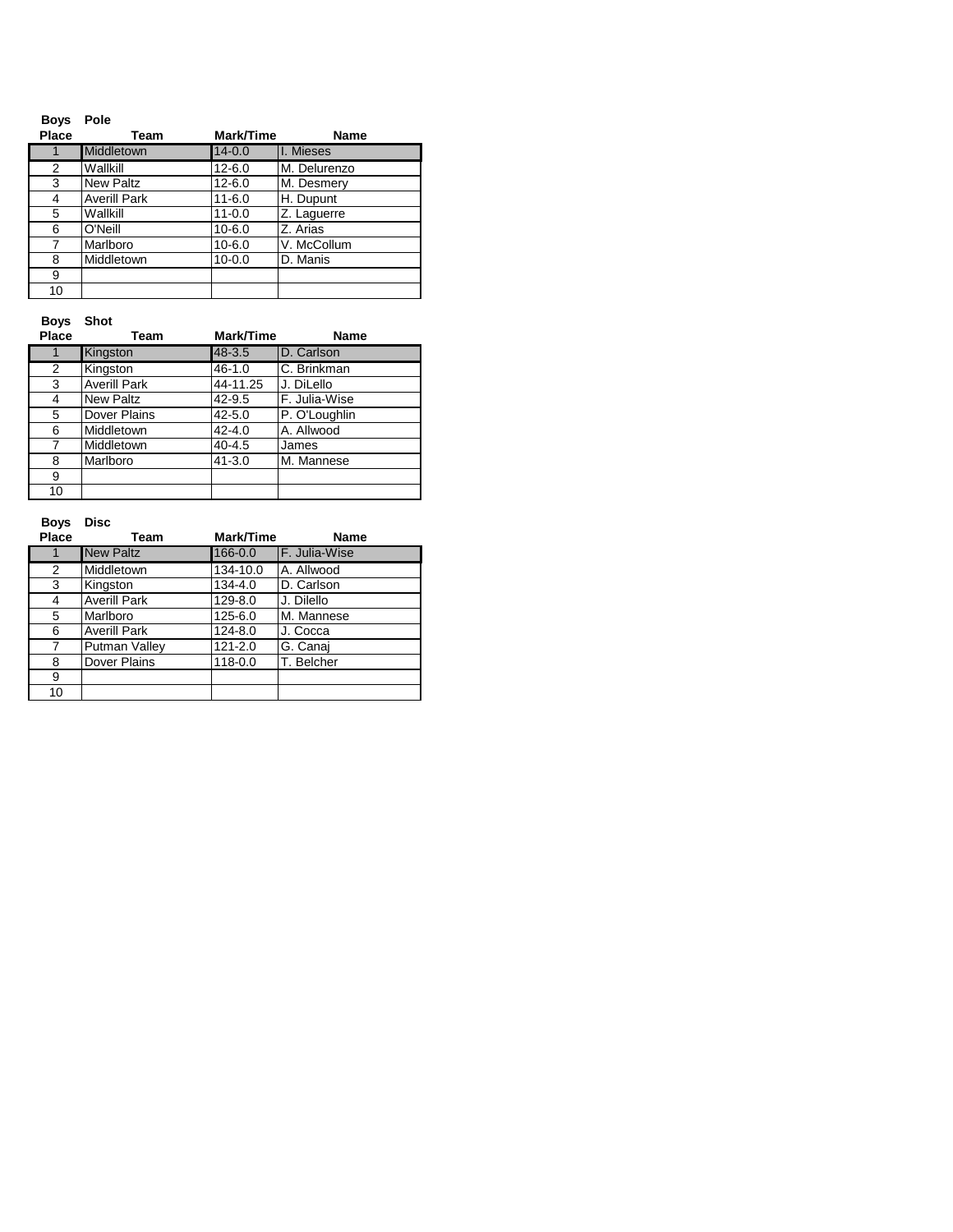| <b>Boys</b> | Jav             |           |                  |
|-------------|-----------------|-----------|------------------|
| Place       | Team            | Mark/Time | Name             |
|             | Kingston        | 144-3.0   | D. Carlson       |
| 2           | Marlboro        | 130-7.0   | M. Mannese       |
| 3           | Middletown      | 130-2.0   | A. Allwood       |
| 4           | Wallkill        | 128-2.0   | G. Sywester      |
| 5           | Putman Valley   | 128-0.0   | G. Canai         |
| 6           | Middletown      | 125-9.0   | <b>B.</b> Nagent |
| 7           | <b>Brewster</b> | 125-6.0   | M. Delfay        |
| 8           | Dover Plains    | 120-0.0   | A. Piferser      |
| 9           |                 |           |                  |
| 10          |                 |           |                  |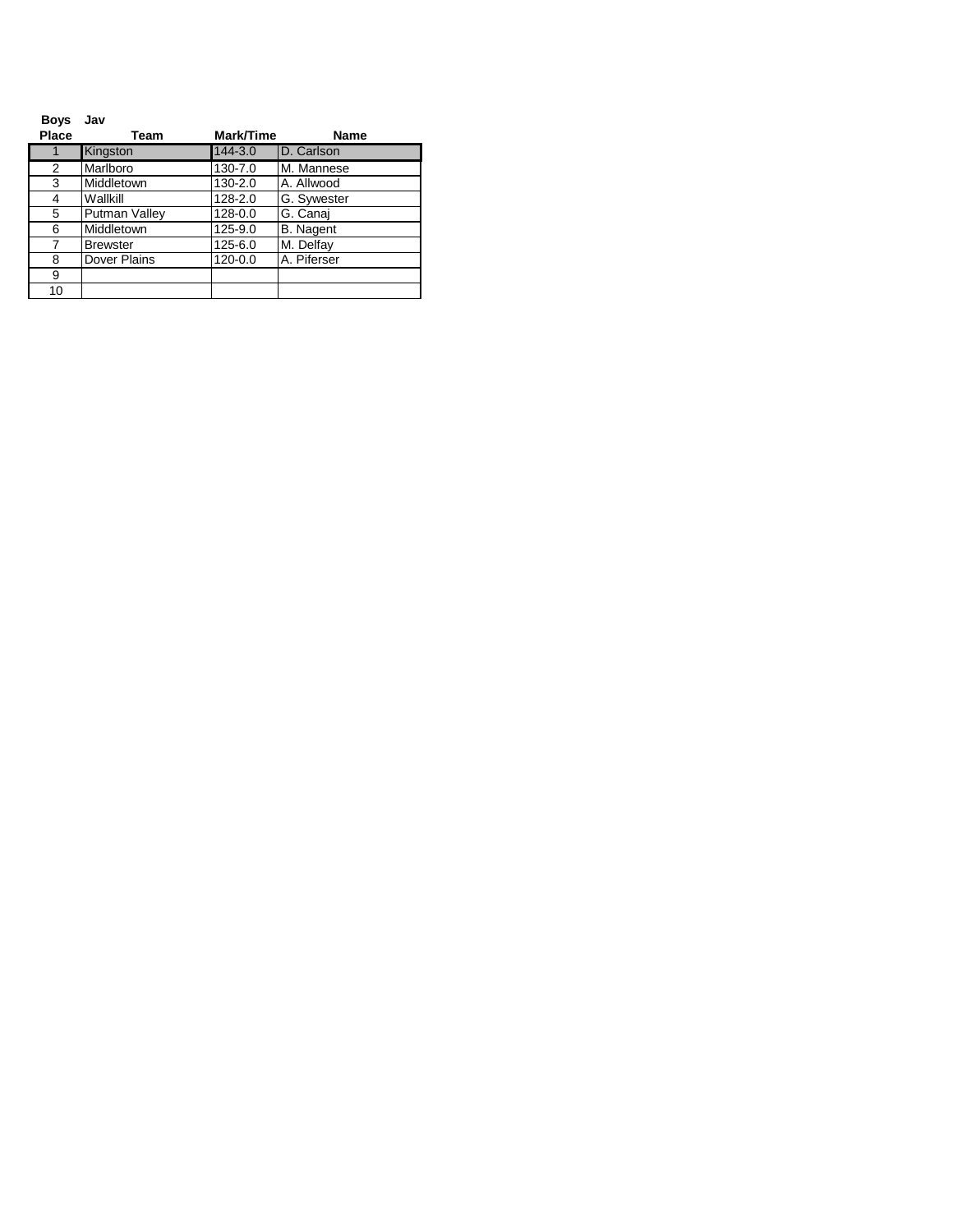| <b>Varsity Boys Team Scores</b> |                       |                   |  |
|---------------------------------|-----------------------|-------------------|--|
| Place                           | Team                  | Score             |  |
| 1                               | Kingson               | 111.0             |  |
| $\overline{2}$                  | <b>Middletown</b>     | 82.0              |  |
| $\overline{3}$                  | <b>New Paltz</b>      | 80.0              |  |
| $\overline{4}$                  | Wallkill              | 60.0              |  |
| 5                               | <b>Brewster</b>       | 41.0              |  |
| 6                               | <b>Averill Park</b>   | 39.0              |  |
| $\overline{7}$                  | <b>Marlboro</b>       | 36.0              |  |
| 8                               | <b>FDR</b>            | 34.5              |  |
| 9                               | <b>Dover</b>          | 32.0              |  |
| 10                              | <b>Minisink</b>       | 28.0              |  |
| 11                              | <b>NFA</b>            | 27.0              |  |
| 12                              | O'Neil                | 24.0              |  |
| 13                              | Highland              | $21.\overline{5}$ |  |
| 14                              | Valhalla              | 8.0               |  |
| 15                              | <b>Putnam Valley</b>  | 6.0               |  |
| 15                              | Onteora               | 6.0               |  |
| $\overline{17}$                 | <b>New Rochelle</b>   | 2.0               |  |
| 18                              | Coleman               | 0.0               |  |
| 18                              | Cornwall              | 0.0               |  |
| 18                              | <b>Pawling</b>        | 0.0               |  |
| 18                              | <b>Pine Bush</b>      | 0.0               |  |
| 18                              | <b>Rhinebeck</b>      | 0.0               |  |
| 18                              | <b>Red Hook</b>       | 0.0               |  |
| 18                              | Saratoga              | 0.0               |  |
| 18                              | <b>Saugerties</b>     | 0.0               |  |
| 18                              | <b>Valley Central</b> | 0.0               |  |
| 27                              |                       |                   |  |
| 28                              |                       |                   |  |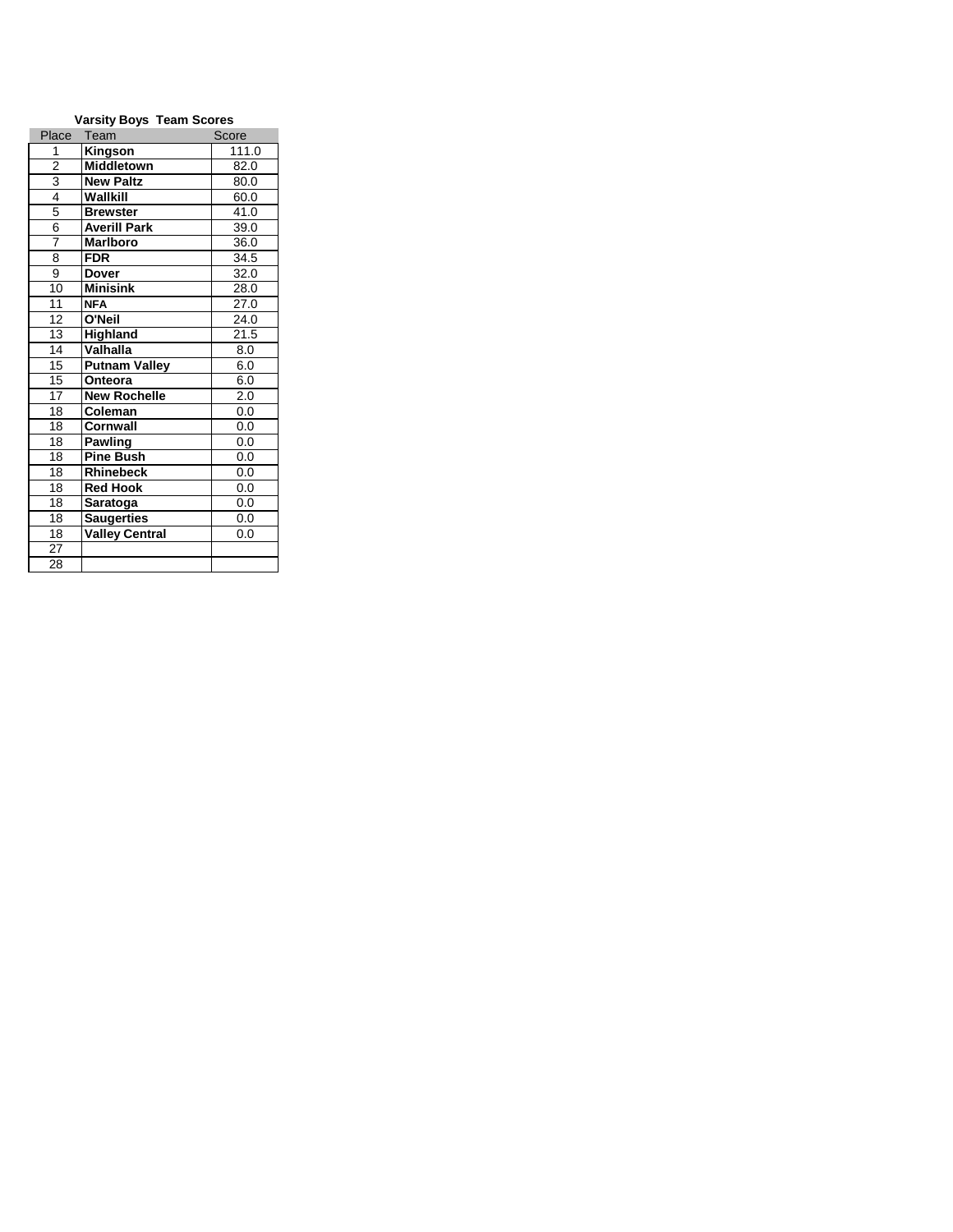## **Girls Varsity Results**

| Girls<br><b>Place</b> | 2000 Steeple<br>Team | Mark   | <b>1st Place Names</b> |
|-----------------------|----------------------|--------|------------------------|
| 1                     | Saratoga Springs     | 7:08.7 | C. Starace             |
| 2                     | Saratoga Springs     | 7:22.3 | P. Engborg             |
| 3                     | Saratoga Springs     | 7:27.2 | A. Delnicki            |
| 4                     | O'Neill              | 7:58.3 | C. Puddis              |
| 5                     | Middletown           | 7:58.8 | L. Navarro             |
| 6                     | Kingston             | 8:07.1 | S. Hack                |
| 7                     | <b>New Paltz</b>     | 8:12.9 | J. Cohen               |
| 8                     | Marlboro             | 8:49.5 | R. Sandri              |
| 9                     |                      |        |                        |
| 10                    |                      |        |                        |

**Girls 3x100LH**

| <b>Place</b> | Team             | Mark/Time | <b>1st Place Names</b> |
|--------------|------------------|-----------|------------------------|
|              | Saratoga Springs | 49.5      | E. Turner              |
| 2            | Kingston         | 55.2      | <b>B.</b> DeWeese      |
| 3            | <b>New Paltz</b> | 55.3      | M. Liebers             |
| 4            | Onteora          | 55.7      |                        |
| 5            | Saratoga Springs | 56.5      |                        |
| 5            | Dover Plains     | 56.5      |                        |
|              | Middletown       | 58.6      |                        |
| 8            | <b>Minisink</b>  | 60.0      |                        |
| 9            |                  |           |                        |
| 10           |                  |           |                        |

### **Girls DMR**

| <b>Place</b> | Team             | Mark/Time | <b>1st Place Names</b> |
|--------------|------------------|-----------|------------------------|
|              | Saratoga Springs | 12:30.2   | <b>K.</b> Chmiel       |
| 2            | O'Neill          | 13:13.0   | E. Smith               |
| 3            | <b>Brewster</b>  | 14:02.5   | A. Delnicki            |
| 4            | Kingston         | 14:13.4   | S. Hayes               |
| 5            | Wallkill         | 14:25.6   |                        |
| 6            | Dover Plains     | 14:40.6   |                        |
| 7            | New Paltz        | 14:48.1   |                        |
| 8            | Highland         | 15:57.5   |                        |
| 9            |                  |           |                        |
| 10           |                  |           |                        |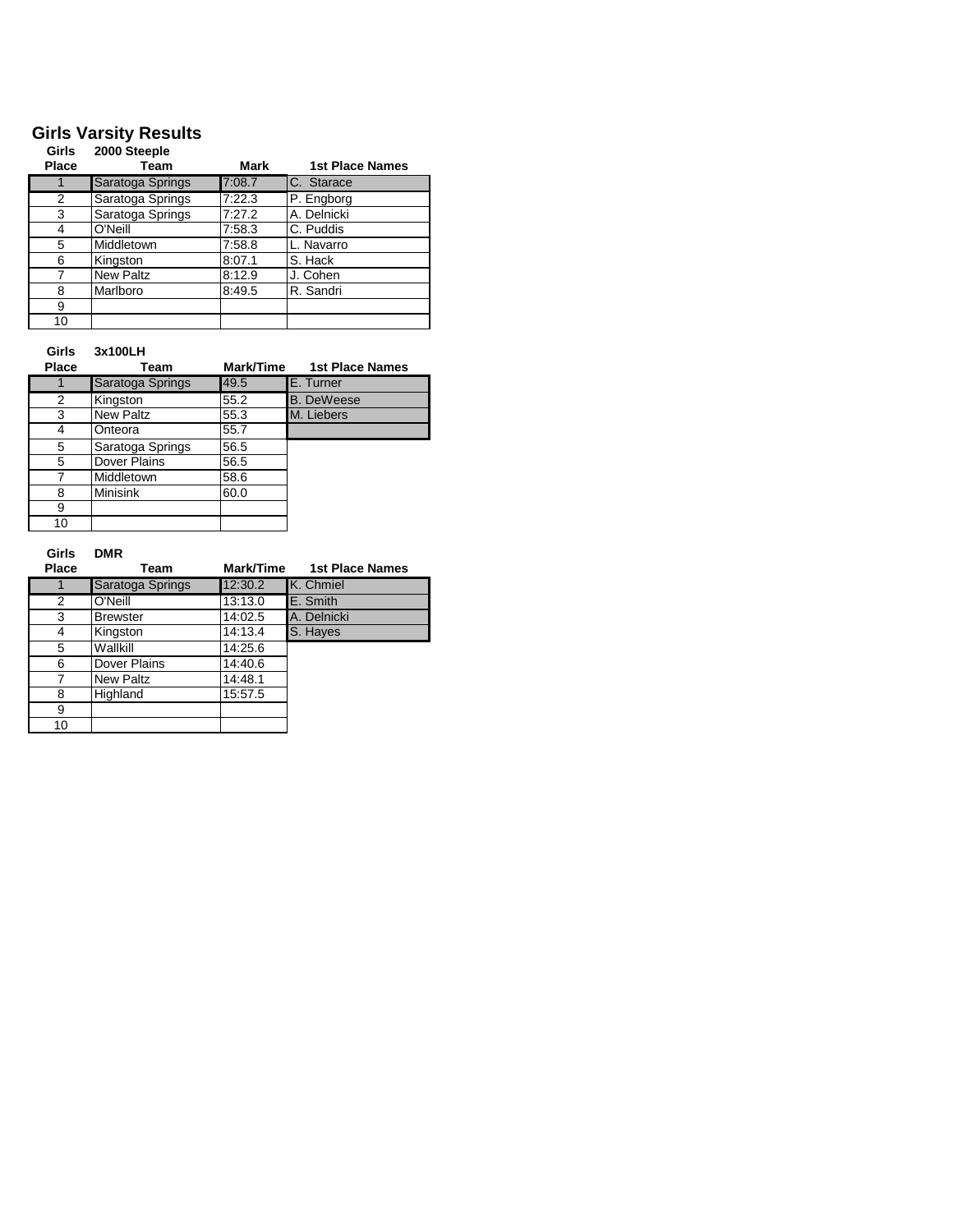| Girls        | 4x800                 |           |                        |
|--------------|-----------------------|-----------|------------------------|
| <b>Place</b> | Team                  | Mark/Time | <b>1st Place Names</b> |
|              | Saratoga Springs      | 9:35.3    | K. Chmiel              |
| 2            | Saratoga Springs      | 10:10.7   | E. Smith               |
| 3            | O'Neill               | 10:15.3   | K. Cummings            |
| 4            | Kingston              | 10:29.6   | A. Delnicki            |
| 5            | <b>Valley Central</b> | 10:30.4   |                        |
| 6            | Marlboro              | 10:56.2   |                        |
|              | <b>Brewster</b>       | 10:59.7   |                        |
| 8            | Onteora               | 11:02.7   |                        |
| 9            |                       |           |                        |
| 10           |                       |           |                        |

## **Girls 4x100**

| <b>Place</b> | Team                | Mark/Time | <b>1st Place Names</b> |
|--------------|---------------------|-----------|------------------------|
|              | <b>Dover Plains</b> | 51.9      | K. Moccio              |
| 2            | <b>NFA</b>          | 52.1      | J. Joseph              |
| 3            | <b>Saugerties</b>   | 52.4      | C. Hughes              |
| 4            | O'Neill             | 52.8      | K. Butts               |
| 5            | Saratoga Springs    | 53.0      |                        |
| 6            | Kingston            | 53.1      |                        |
| 7            | Onteora             | 53.3      |                        |
| 8            | Marlboro            | 53.7      |                        |
| 9            |                     |           |                        |
| 10           |                     |           |                        |

| Girls        | 1500             |           |                        |
|--------------|------------------|-----------|------------------------|
| <b>Place</b> | Team             | Mark/Time | <b>1st Place Names</b> |
|              | Saratoga Springs | 4:47.6    | P. Tenoff              |
| 2            | Saratoga Springs | 4:49.2    | E. Smith               |
| 3            | Saratoga Springs | 4:51.1    | G. Robens              |
| 4            | Onteora          | 4:53.1    | S. Rudge               |
| 5            | <b>Brewster</b>  | 5:07.2    | F.Cuomo                |
| 6            | O'Neill          | 5:07.7    | A. Sensen              |
| 7            | <b>New Paltz</b> | 5:16.4    | J. Nagel               |
| 8            | Middletown       | 5:19.7    | L. Navarro             |
| 9            |                  |           |                        |
| 10           |                  |           |                        |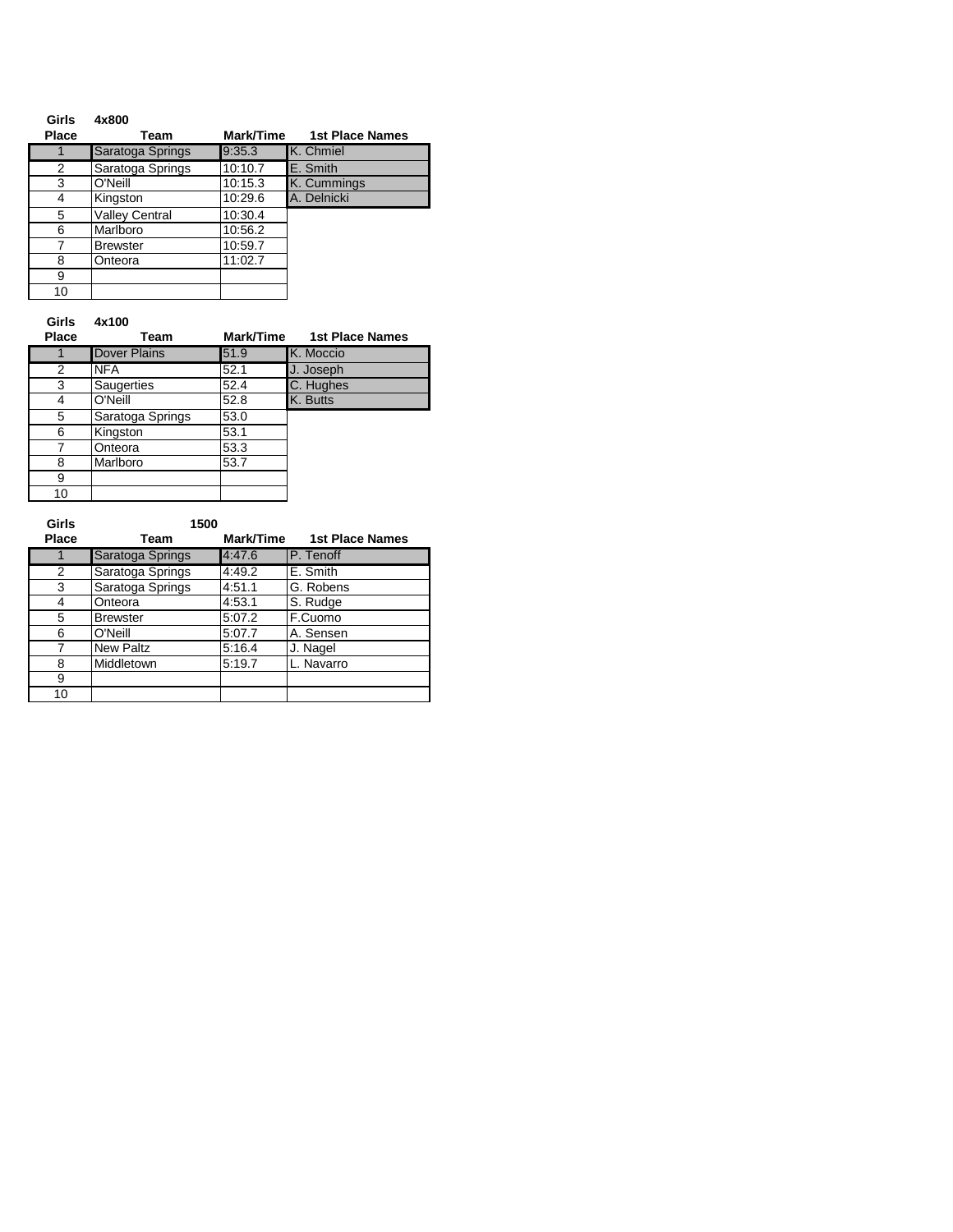| Girls        | 4x200            |           |                        |
|--------------|------------------|-----------|------------------------|
| <b>Place</b> | Team             | Mark/Time | <b>1st Place Names</b> |
|              | Saratoga Springs | 1:44.7    | E. Bianco              |
| 2            | <b>NFA</b>       | 1:45.7    | O. Ventra              |
| 3            | Kingston         | 1:52.4    | V. Starnes             |
| 4            | <b>NFA</b>       | 1:52.7    | M. Liebers             |
| 5            | Onteora          | 1:52.9    |                        |
| 6            | O'Neill          | 1:54.4    |                        |
|              | Marlboro         | 1:55.0    |                        |
| 8            | Dover Plains     | 1:56.1    |                        |
| 9            |                  |           |                        |
| 10           |                  |           |                        |

## **Girls 3x400LH**

| <b>Place</b> | Team             | Mark/Time | <b>1st Place Names</b> |
|--------------|------------------|-----------|------------------------|
|              | Saratoga Springs | 1:01.0    | <b>Sijalos</b>         |
| 2            | Dover Plains     | 1:11.9    |                        |
| 3            | Saratoga Springs | 1:12.0    |                        |
| 4            | <b>Minisink</b>  | 1:13.2    |                        |
| 5            | <b>Rhinebeck</b> | 1:13.7    |                        |
| 6            | Onteora          | 1:14.2    |                        |
| 7            | Saratoga Springs | 1:14.6    |                        |
| 8            | New Paltz        | 1:14.8    |                        |
| 9            |                  |           |                        |
| 10           |                  |           |                        |

| Girls<br><b>Place</b> | 4x400<br>Team    | Mark/Time | 1st Place Names |
|-----------------------|------------------|-----------|-----------------|
|                       | Saratoga Springs | 4:03.1    | E. Bianco       |
| 2                     | Marlboro         | 4:14.9    | O. Ventra       |
| 3                     | O'Neill          | 4:15.5    | V. Starnes      |
| 4                     | Kingston         | 4:19.0    | M. Liebers      |
| 5                     | <b>Minisink</b>  | 4:21.7    |                 |
| 6                     | Saugerties       | 4:26.4    |                 |
| 7                     | Onteora          | 4:29.1    |                 |
| 8                     | <b>FDR</b>       | 4:31.9    |                 |
| 9                     |                  |           |                 |
| 10                    |                  |           |                 |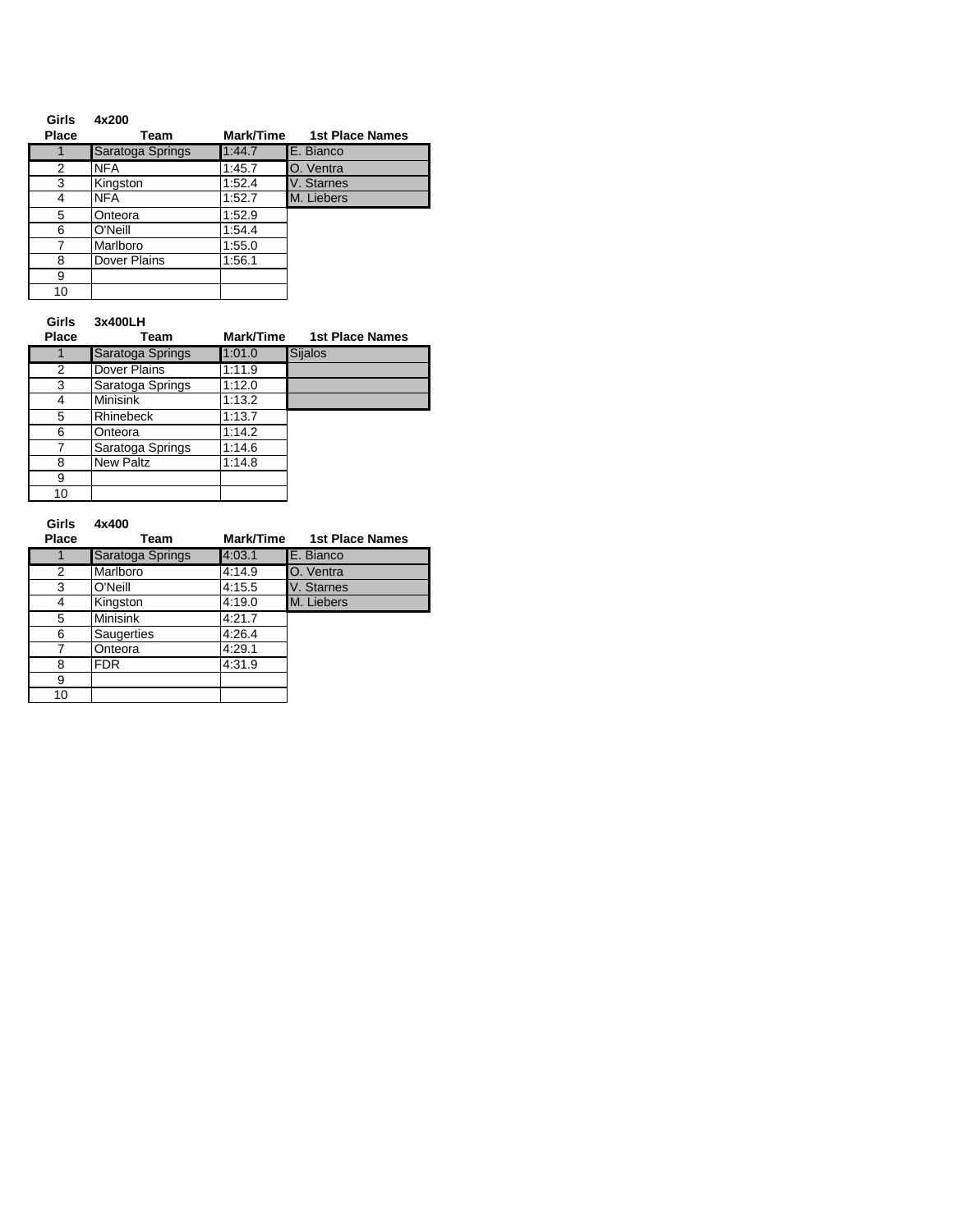| Girls<br><b>Place</b> | Long<br>Team          | Mark/Time  | <b>Name</b>  |
|-----------------------|-----------------------|------------|--------------|
| 1                     | Onteora               | $17 - 8.5$ | A. Maillet   |
| 2                     | <b>Brewster</b>       | 16-4.25    | J. Criscione |
| 3                     | Dover Plains          | $15 - 9.0$ | J. Joseph    |
| 4                     | Wallkill              | $15 - 7.0$ | R. Wood      |
| 5                     | <b>Valley Central</b> | $15 - 3.5$ | T. Pizarro   |
| 6                     | Saratoga Springs      | $15 - 0.5$ | O. Ventra    |
| 7                     | Saratoga Springs      | $14 - 9.5$ | E. Jelenik   |
| 7                     | Highland              | $14 - 9.5$ | D. McGrath   |
| 9                     |                       |            |              |
| 10                    |                       |            |              |

**Girls Triple**

| <b>Place</b> | Team             | Mark/Time  | Name         |
|--------------|------------------|------------|--------------|
|              | Onteora          | 35-4.25    | A. Maillet   |
| 2            | <b>Brewster</b>  | 34-10.75   | J. Criscione |
| 3            | Saratoga Springs | $33 - 2.0$ | E. Jelenik   |
| 4            | Wallkill         | 32-8.75    | R. Wood      |
| 5            | Marlboro         | $32 - 8.5$ | A. Borchert  |
| 6            | Middletown       | 32-7.75    | T. Mitchell  |
| 7            | New Paltz        | $32 - 2.5$ | L. Mullady   |
| 8            | Middletown       | 31-11.25   | A. Butler    |
| 9            |                  |            |              |
| 10           |                  |            |              |

| Girls<br><b>Place</b> | High<br>Team     | Mark/Time | <b>Name</b>   |
|-----------------------|------------------|-----------|---------------|
| 1                     | <b>Brewster</b>  | $5 - 0.0$ | J. Criscione  |
| 2                     | Kingston         | $4 - 9.0$ | R. Williams   |
| 3                     | Dover Plains     | $4 - 9.0$ | S. Heidt      |
| 4                     | Saratoga Springs | $4 - 6.0$ | A. Olechowski |
| 4                     | Saratoga Springs | $4 - 6.0$ | M. Bethel     |
| 4                     | Middletown       | $4 - 6.0$ | T. Mitchell   |
| 4                     | Wallkill         | $4 - 6.0$ | E. Milder     |
| 8                     | Kingston         | $4 - 6.0$ | T. Ridge      |
| 9                     |                  |           |               |
| 10                    |                  |           |               |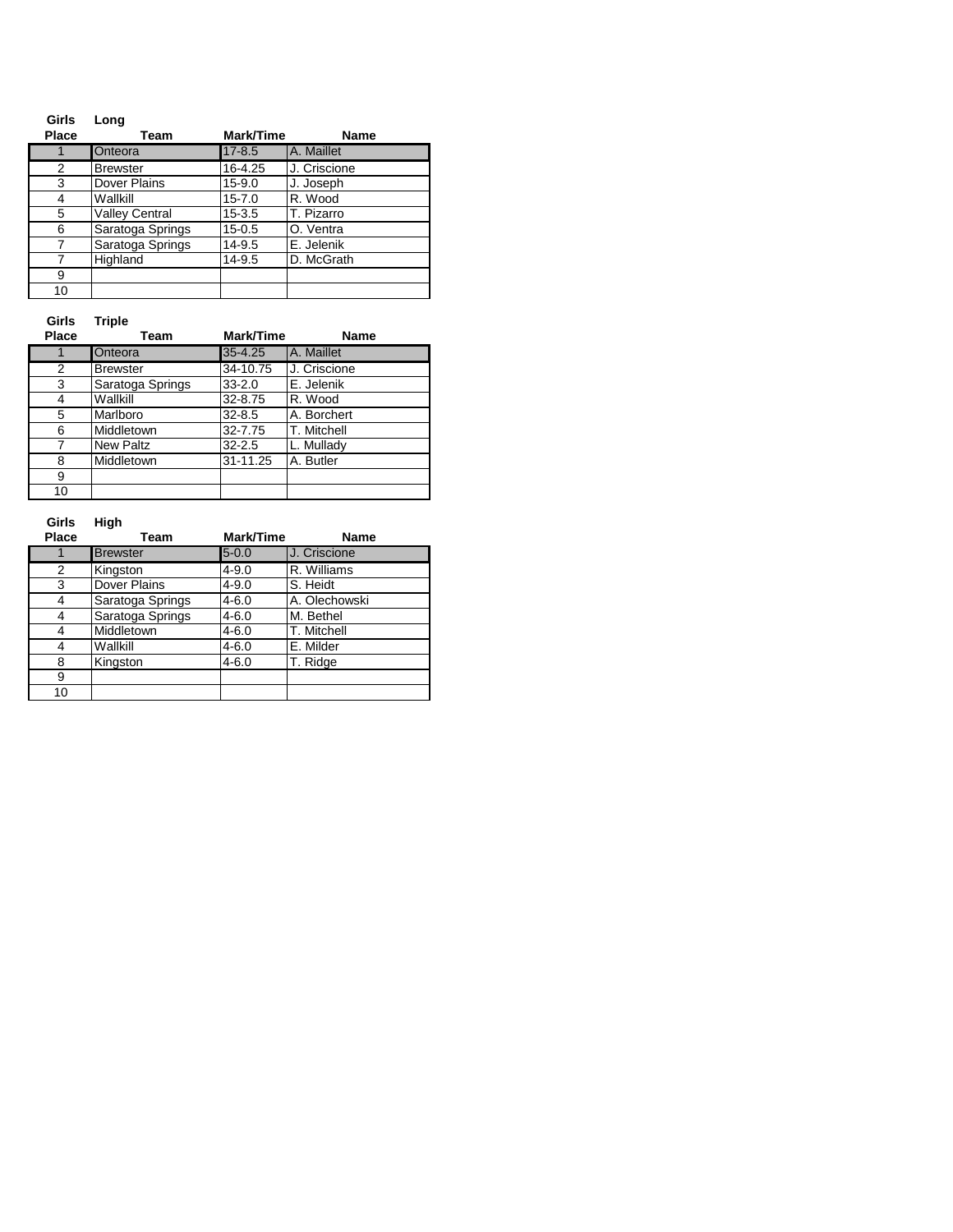| <b>Girls</b> | Pole             |           |                |
|--------------|------------------|-----------|----------------|
| <b>Place</b> | Team             | Mark/Time | Name           |
|              | Wallkill         | $9 - 0.0$ | A. Dolan       |
| 2            | Saratoga Springs | $8 - 0.0$ | <b>DeWeese</b> |
| 2            | <b>New Paltz</b> | $8 - 0.0$ | Magnani        |
| 4            | Saratoga Springs | $7 - 0.0$ | Pokalsky       |
| 5            | Saratoga Springs | $7 - 0.0$ | Townes         |
| 6            |                  |           |                |
|              |                  |           |                |
| 8            |                  |           |                |
| 9            |                  |           |                |
| 10           |                  |           |                |

**Girls Shot**

| <b>Place</b> | Team                  | Mark/Time  | Name      |
|--------------|-----------------------|------------|-----------|
|              | Kingston              | 40-9.75    | V. Hinds  |
| 2            | Saratoga Springs      | $40 - 7.5$ | G. French |
| 3            | Kingston              | $32 - 2.5$ | E. Nardi  |
| 4            | Wallkill              | $32 - 2.0$ | Z. Adams  |
| 5            | Saratoga Springs      | $31 - 2.5$ | L. Berry  |
| 6            | <b>FDR</b>            | 29-3.0     | S. Tau    |
| 7            | <b>Minisink</b>       | $29 - 2.0$ | Courtney  |
| 8            | <b>Valley Central</b> | $29 - 0.0$ | Kassie    |
| 9            |                       |            |           |
| 10           |                       |            |           |

| Girls<br><b>Place</b> | <b>Disc</b><br>Team | Mark/Time   | <b>Name</b>        |
|-----------------------|---------------------|-------------|--------------------|
|                       | Saratoga Springs    | 126-2.0     | G. French          |
| 2                     | Saratoga Springs    | $104 - 5.0$ | L. berry           |
| 3                     | <b>Minisink</b>     | $96 - 8.0$  | H. Rysinger        |
| 4                     | Wallkill            | $98 - 2.0$  | Z. Adams           |
| 5                     | Kingston            | $93 - 9.0$  | V. Hinds           |
| 6                     | Kingston            | $91 - 3.0$  | E. Nardi           |
| 7                     | Dover Plains        | $90 - 2.0$  | I. Henery          |
| 8                     | Kingston            | $88 - 8.0$  | <b>B.</b> Robinson |
| 9                     |                     |             |                    |
| 10                    |                     |             |                    |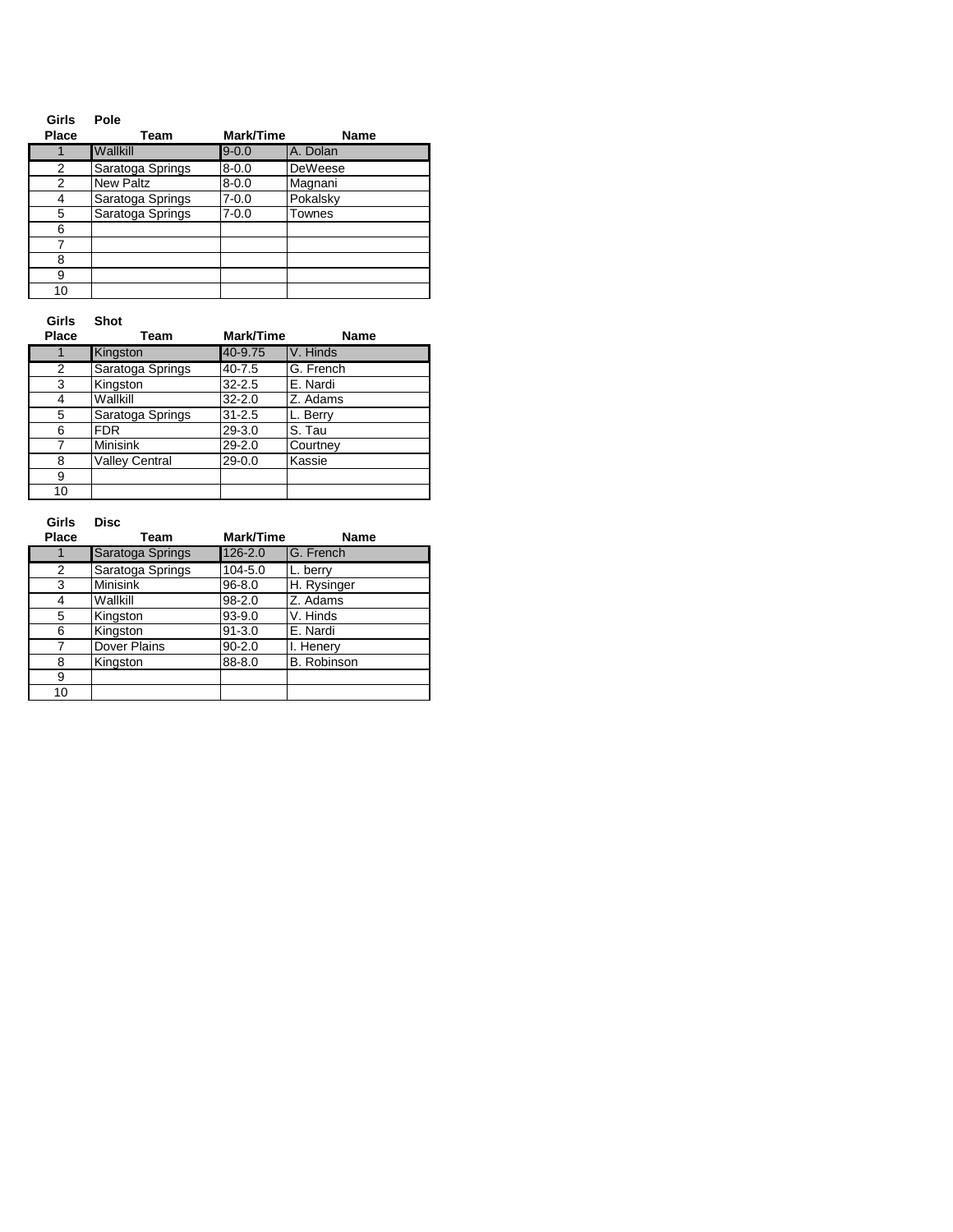| Girls        | Jav             |            |                    |
|--------------|-----------------|------------|--------------------|
| <b>Place</b> | Team            | Mark/Time  | <b>Name</b>        |
| 1            | Kingston        | $98 - 2.0$ | <b>B.</b> Robinson |
| 2            | Middletown      | 76-10.0    | A. Brown           |
| 3            | Kingston        | $74 - 1.0$ | V. Hinds           |
| 4            | Kingston        | 71-11.0    | G. McComb          |
| 5            | Wallkill        | 70-8.0     | D. Dalumbo         |
| 6            | <b>Minisink</b> | 69-11.0    | H. Rysinger        |
| 7            | <b>Minisink</b> | 64-2.0     | C. Bakexter        |
| 8            | Wallkill        | $61 - 7.0$ | J. Darcy           |
| 9            |                 |            |                    |
| 10           |                 |            |                    |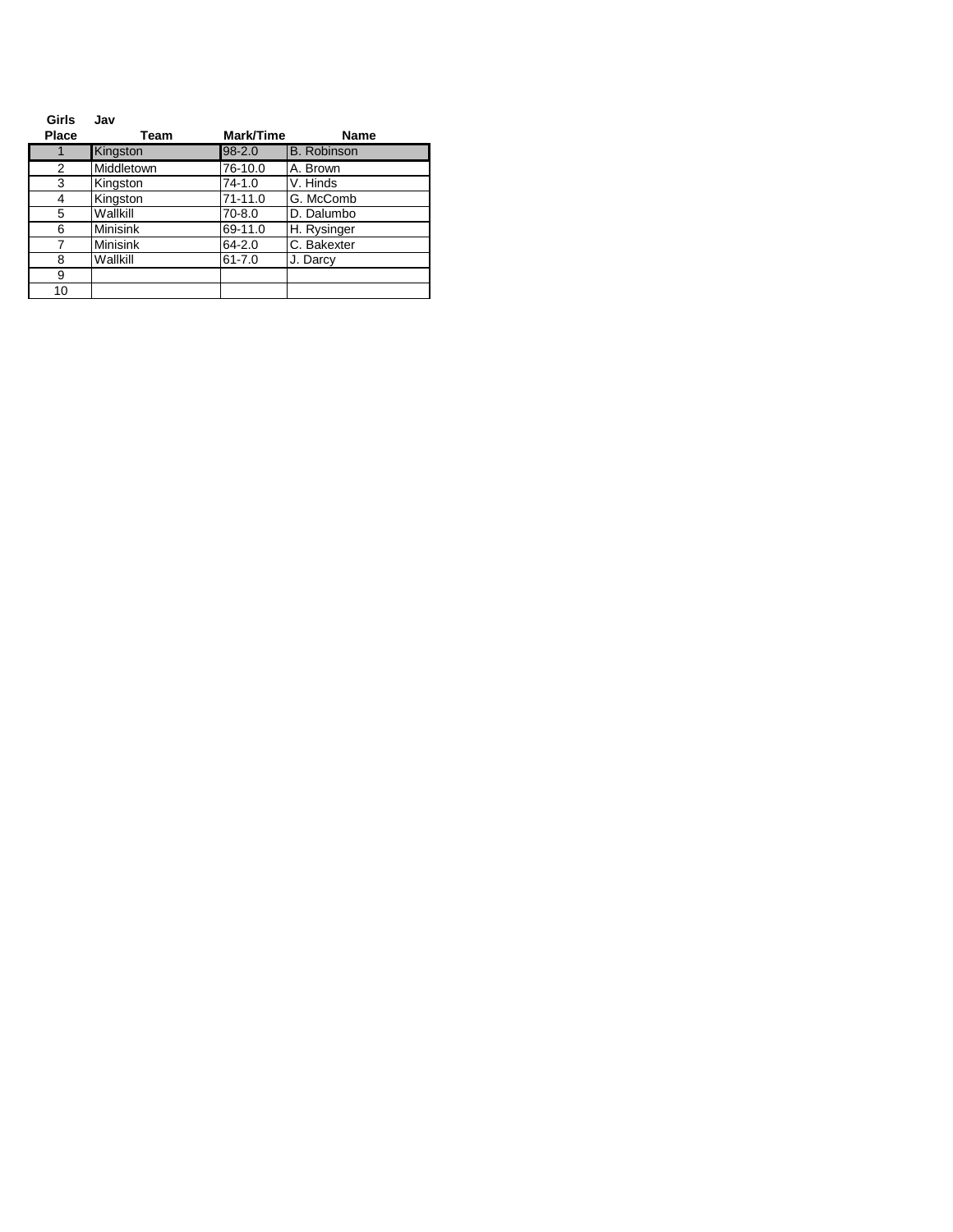| <b>Varsity Girls Team Scores</b> |                       |       |  |
|----------------------------------|-----------------------|-------|--|
| Place                            | Team                  | Score |  |
| 1                                | Saratoga              | 194.0 |  |
| $\overline{2}$                   | Kingston              | 90.0  |  |
| $\frac{3}{4}$                    | Wallkill              | 43.5  |  |
|                                  | Onteora               | 42.0  |  |
| 5                                | <b>Dover</b>          | 37.0  |  |
| 6                                | O'Neill               | 36.0  |  |
| 7                                | <b>Brewster</b>       | 30.0  |  |
| 8                                | <b>Minisink</b>       | 23.0  |  |
| 9                                | <b>Middletown</b>     | 22.5  |  |
| 10                               | <b>New Paltz</b>      | 22.0  |  |
| 11                               | <b>NFA</b>            | 21    |  |
| 12                               | <b>Marlboro</b>       | 19.0  |  |
| $\overline{13}$                  | <b>Valley Central</b> | 10.0  |  |
| 14                               | <b>Saugerties</b>     | 9.0   |  |
| 15                               | <b>FDR</b>            | 4.0   |  |
| 16                               | <b>Rhinebeck</b>      | 4.0   |  |
| $\overline{17}$                  | <b>Highland</b>       | 3.0   |  |
| 18                               | <b>Averill Park</b>   | 0.0   |  |
| 19                               | Coleman               | 0.0   |  |
| 20                               | <b>Cornwall</b>       | 0.0   |  |
| 21                               | <b>New Rochelle</b>   | 0.0   |  |
| 22                               | <b>Pawling</b>        | 0.0   |  |
| 23                               | <b>Pine Bush</b>      | 0.0   |  |
| 24                               | <b>Putnam Valley</b>  | 0.0   |  |
| 25                               | <b>Red Hook</b>       | 0.0   |  |
| 26                               |                       |       |  |
| 27                               |                       |       |  |
| 28                               |                       |       |  |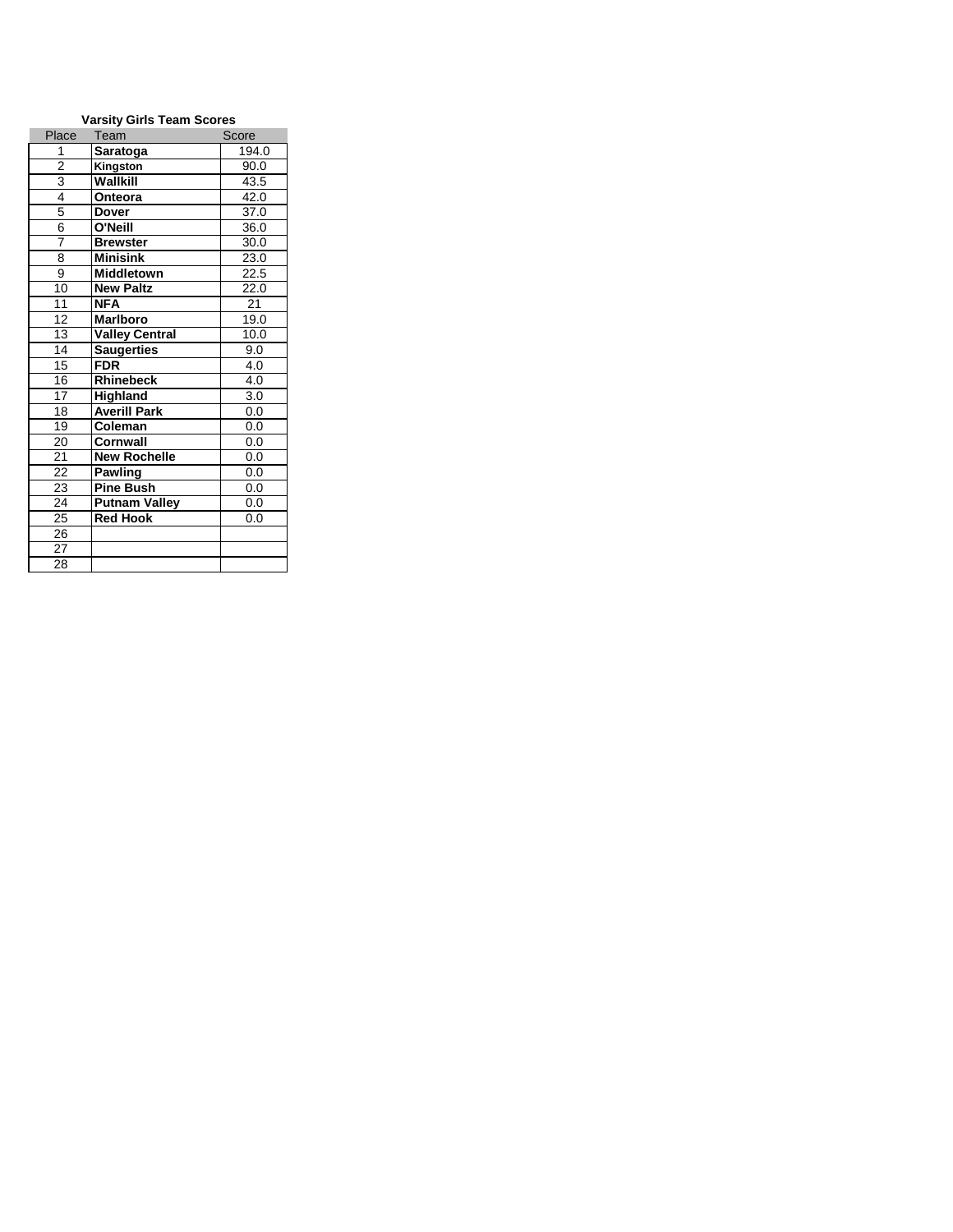## **Boys Frosh/Soph Results**

| <b>Boys</b><br>Place | <b>SMR</b><br>Team | Mark   | <b>1st Place Names</b> |
|----------------------|--------------------|--------|------------------------|
|                      |                    |        |                        |
|                      | <b>NFA</b>         | 3:49.9 | J. Miller              |
| 2                    | Valhalla           | 3:55.6 | R. Walker              |
| 3                    | Middletown         | 3:57.0 | E. Grant               |
| 4                    | <b>FDR</b>         | 3:57.3 | J. Lawrence            |
| 5                    | Kingston           | 4:02.4 |                        |
| 6                    | New Rochelle       | 4:04.5 |                        |
| 7                    | Marlboro           | 4:06.7 |                        |
| 8                    | <b>New Paltz</b>   | 4:07.0 |                        |
| 9                    |                    |        |                        |
| 10                   |                    |        |                        |

## **Boys DMR**

| Place | Team            | Mark/Time | <b>1st Place Names</b> |
|-------|-----------------|-----------|------------------------|
|       | Kingston        | 11:51.1   | L. Lopez               |
| 2     | <b>Minisink</b> | 11:46.9   | J. Conklin             |
| 3     | Valhalla        | 11:56.0   | R. Becker              |
| 4     | Cornwall        | 11:59.6   | J. Hines               |
| 5     | <b>FDR</b>      | 12:00.9   |                        |
| 6     | Middletown      | 12:19.6   |                        |
| 7     | Wallkill        | 12:48.9   |                        |
| 8     | Onteora         | 12:53.9   |                        |
| 9     |                 |           |                        |
| 10    |                 |           |                        |

#### **Boys 4x100**

| Place | Team         | Mark/Time | <b>1st Place Names</b> |
|-------|--------------|-----------|------------------------|
|       | <b>FDR</b>   | 46.9      | M. Smith               |
| 2     | Kingston     | 47.4      | M.Shelby               |
| 3     | Valhalla     | 48.1      | <b>B.</b> Yebovet      |
| 4     | O'Neill      | 48.5      | R. Williams            |
| 5     | Dover        | 48.8      |                        |
| 6     | Middletown   | 49.3      |                        |
|       | Wallkill     | 50.9      |                        |
| 8     | New Rochelle | 51.0      |                        |
| 9     |              |           |                        |
| 10    |              |           |                        |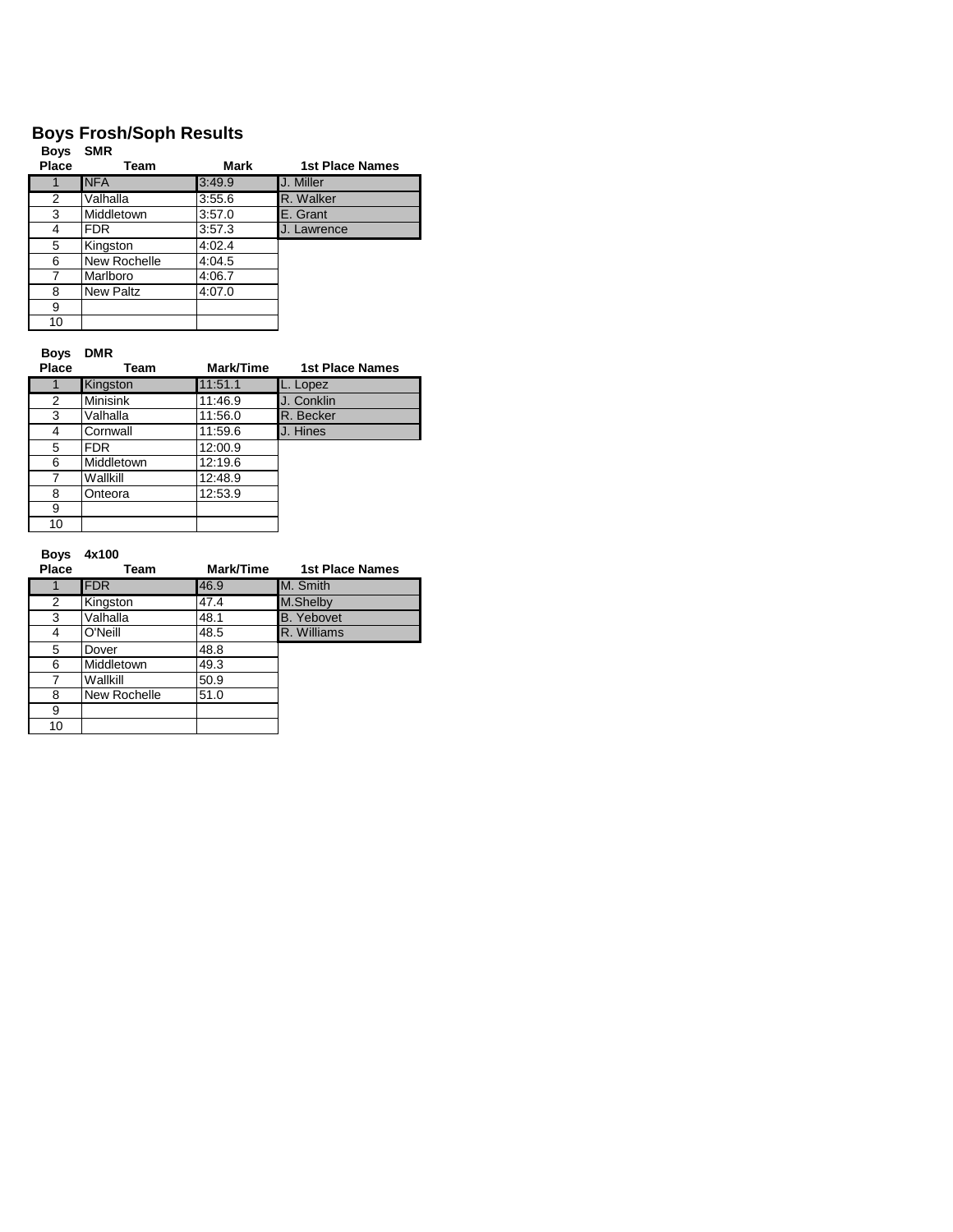| <b>Boys</b> | 4x800            |           |                        |
|-------------|------------------|-----------|------------------------|
| Place       | Team             | Mark/Time | <b>1st Place Names</b> |
|             | Kingston         | 8:42.8    | L. Lopez               |
| 2           | FDR.             | 8:58.7    | A. Lancer              |
| 3           | Cornwall         | 9:18.1    | R. Becker              |
| 4           | <b>NFA</b>       | 9:22.1    | J. Hines               |
| 5           | Valhalla         | 9:28.3    |                        |
| 6           | <b>Minisink</b>  | 9:33.2    |                        |
| 7           | Middletown       | 9.38.6    |                        |
| 8           | <b>New Paltz</b> | 9.41.1    |                        |
| 9           |                  |           |                        |
| 10          |                  |           |                        |

### **Boys 4x400**

| Place | Team             | Mark/Time | <b>1st Place Names</b> |
|-------|------------------|-----------|------------------------|
|       | <b>NFA</b>       | 3:42.0    | J. Miller              |
| 2     | <b>FDR</b>       | 3.49.9    | J. Lawrence            |
| 3     | Kingston         | 3:51.1    | W. Pierson             |
| 4     | Valhalla         | 3:52.5    | R. Walker              |
| 5     | New Rochelle     | 3:55.3    |                        |
| 6     | <b>Brewster</b>  | 4:00.2    |                        |
| 7     | <b>FDR</b>       | 4:01.3    |                        |
| 8     | <b>New Paltz</b> | 4:01.3    |                        |
| 9     |                  |           |                        |
| 10    |                  |           |                        |

**Boys Steeple**

| Place | Team            | Mark/Time | <b>1st Place Names</b> |
|-------|-----------------|-----------|------------------------|
|       | Kingston        | 6.51.1    | A. Lancer              |
| 2     | Kingston        | 6.51.4    | R. Becker              |
| 3     | New Rochelle    | 6:52.7    | M. Jacob               |
|       | <b>FDR</b>      | 6:58.2    | L. Farrell             |
| 5     | Kingston        | 7:27.0    | J. Freese              |
| 6     | Highland        | 7:33.7    | E. Murphy              |
| 7     | Valhalla        | 7:54.2    | J. Jacobs              |
| 8     | <b>Brewster</b> | 7:58.9    | R. Lewahan             |
| 9     |                 |           |                        |
| 10    |                 |           |                        |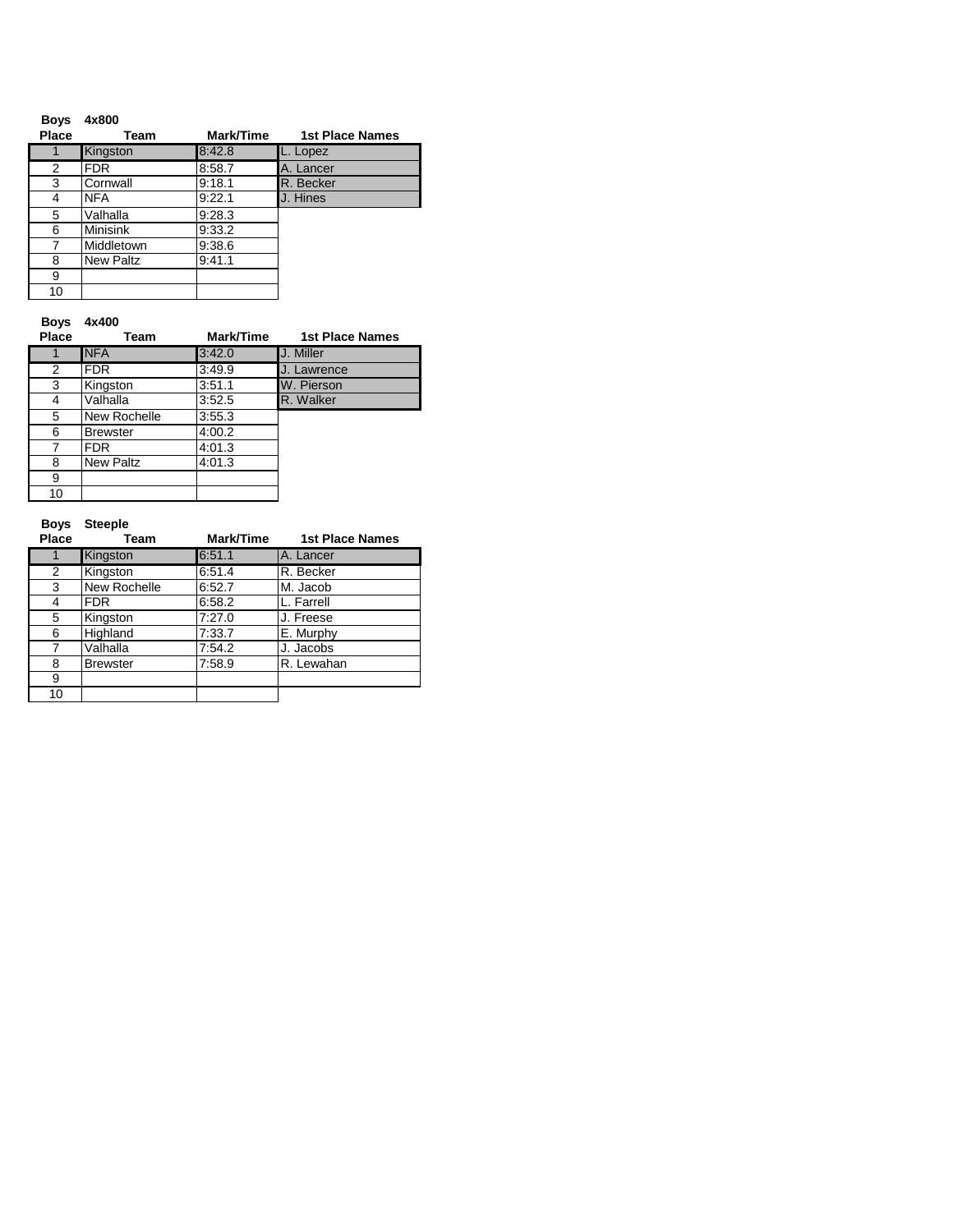| <b>Boys</b><br>Place | Long<br>Team     | Mark/Time  | Name            |
|----------------------|------------------|------------|-----------------|
|                      | <b>FDR</b>       | $19 - 1.0$ | M. Shelby       |
| 2                    | Valhalla         | 17-10.75   | M. Aranda       |
| 3                    | Highland         | 17-9.25    | A. Valentino    |
| 4                    | <b>FDR</b>       | 17-3.75    | M. Smith        |
| 5                    | <b>New Paltz</b> | 16-7.75    | M. Gottstine    |
| 6                    | Wallkill         | 16-2.75    | J. St. Jermaine |
| 7                    | Saugerties       | $16 - 1.5$ | S. Bagshaw      |
| 8                    | Middletown       | 15-10.0    | M. Quimby       |
| 9                    |                  |            |                 |
| 10                   |                  |            |                 |

**Boys Triple**

| Place          | Team             | Mark/Time  | Name         |
|----------------|------------------|------------|--------------|
|                | <b>FDR</b>       | 38-6.75    | J. Gonzalez  |
| $\overline{2}$ | <b>New Paltz</b> | $38 - 2.0$ | M. Gottstine |
| 3              | Middletown       | $36 - 2.0$ | T. Goddard   |
| 4              | Middletown       | $35 - 6.5$ | M.Quimby     |
| 5              | <b>FDR</b>       | 34-8.5     | M. Lafalce   |
| 6              | Middletown       | $33 - 5.0$ | E. Boateng   |
| 7              | Onteora          | $32 - 3.5$ | D. Wang      |
| 8              | Dover            | $32 - 1.0$ | A. Abraham   |
| 9              |                  |            |              |
| 10             |                  |            |              |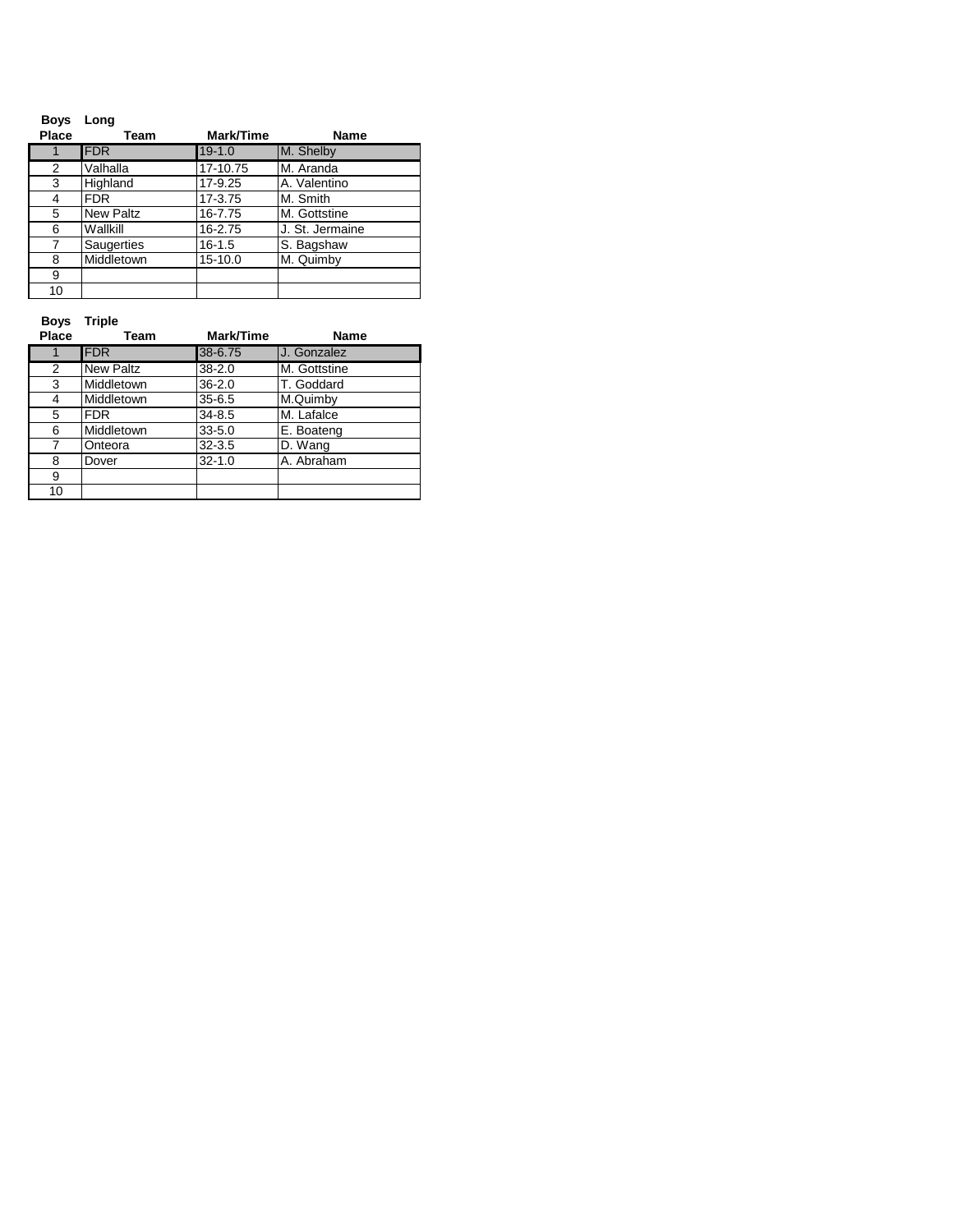| <b>Boys</b><br>Place | High<br>Team     | Mark/Time | <b>Name</b>  |
|----------------------|------------------|-----------|--------------|
| 1                    | Dover            | $5 - 8.0$ | K. Joseph    |
| 2                    | <b>New Paltz</b> | $5 - 7.0$ | K. Singh     |
| 3                    | <b>FDR</b>       | $5 - 5.0$ | S. Prentigs  |
| 4                    | <b>New Paltz</b> | $5 - 3.0$ | M. Gottstine |
| 5                    | Coleman          | $5 - 1.0$ | T. Corbett   |
| 6                    | FDR.             | $5 - 1.0$ | M. Lafalce   |
| $\overline{7}$       | Middletown       | $5 - 1.0$ | T. Goddard   |
| 8                    | Middletown       | $5 - 0.0$ | L. Johnson   |
| 8                    | Marlboro         | $5 - 0.0$ | A. Sakovsky  |
| 8                    | <b>New Paltz</b> | $5 - 0.0$ | D. Tadesse   |

**Boys Pole**

| Place | Team             | Mark/Time  | Name                |
|-------|------------------|------------|---------------------|
|       | <b>New Paltz</b> | $12 - 0.0$ | D. Saribami         |
| 2     | <b>New Paltz</b> | $11 - 0.0$ | D. Tadesse          |
| 3     | <b>New Paltz</b> | $10 - 0.0$ | D. Sweeney          |
| 4     | Marlboro         | $9 - 0.0$  | <b>B.</b> Bernicker |
| 5     | Onteora          | $9 - 0.0$  | S. Cornelis         |
| 6     | Marlboro         | $8 - 0.0$  | T. Lindan           |
| 6     | New Rochelle     | $8 - 0.0$  | J. Sunko            |
| 6     | Wallkill         | $8 - 0.0$  | J. Smith            |
| 6     | Wallkill         | $8 - 0.0$  | M. Gagliardi        |
| 10    |                  |            |                     |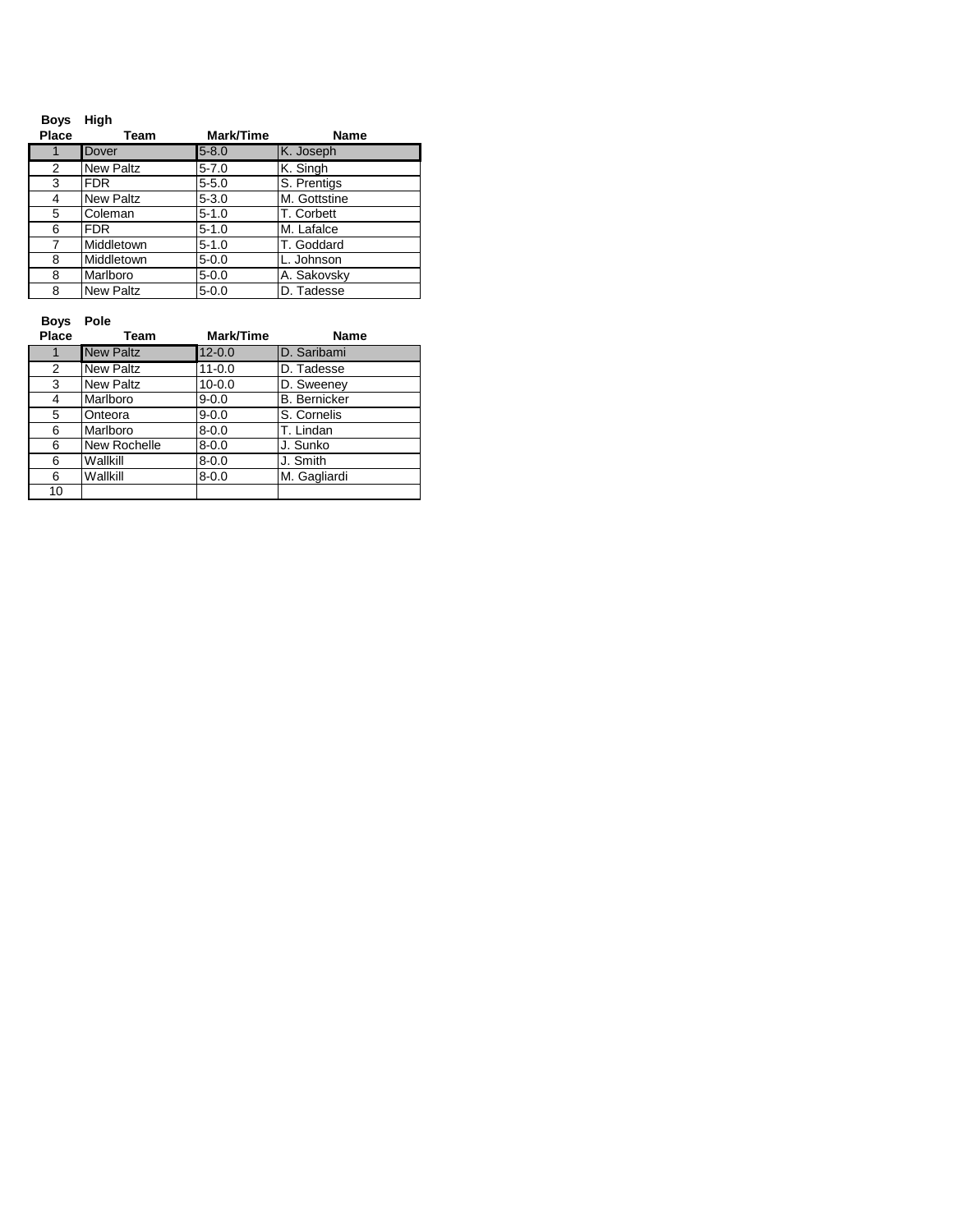| <b>Boys</b><br>Place | <b>Shot</b><br>Team | Mark/Time   | <b>Name</b>   |
|----------------------|---------------------|-------------|---------------|
|                      | <b>Minisink</b>     | $41 - 0.25$ | T. Reiser     |
| 2                    | Middletown          | $37 - 7.5$  | Z. Lounsberry |
| 3                    | Marlboro            | $35 - 5.0$  | M. Thomas     |
| 4                    | Dover               | $35 - 4.5$  | Mathius       |
| 5                    | Onteora             | 34-8.25     | T. Mazzawy    |
| 6                    | Kingston            | $33 - 3.5$  | F. Perry      |
| 7                    | <b>FDR</b>          | $32 - 5.0$  | N. Hulton     |
| 8                    | Dover               | $32 - 2.5$  | D. Townsend   |
| 9                    |                     |             |               |
| 10                   |                     |             |               |

**Boys Disc**

| Place | Team            | Mark/Time   | Name          |
|-------|-----------------|-------------|---------------|
| 1     | <b>Minisink</b> | 119-4.0     | T. Reiser     |
| 2     | Onteora         | $101 - 5.0$ | T. Mazzawy    |
| 3     | Marlboro        | 100-10.0    | N. Fodera     |
| 4     | Middletown      | $95 - 7.0$  | Z. Lounsberry |
| 5     | Dover           | $94 - 1.0$  | D. Townsend   |
| 6     | <b>FDR</b>      | $93 - 0.0$  | T. Heslan     |
| 7     | <b>FDR</b>      | $90 - 3.0$  | J. Kearns     |
| 8     | <b>FDR</b>      | $87 - 6.0$  | N. Hulton     |
| 9     |                 |             |               |
| 10    |                 |             |               |
|       |                 |             |               |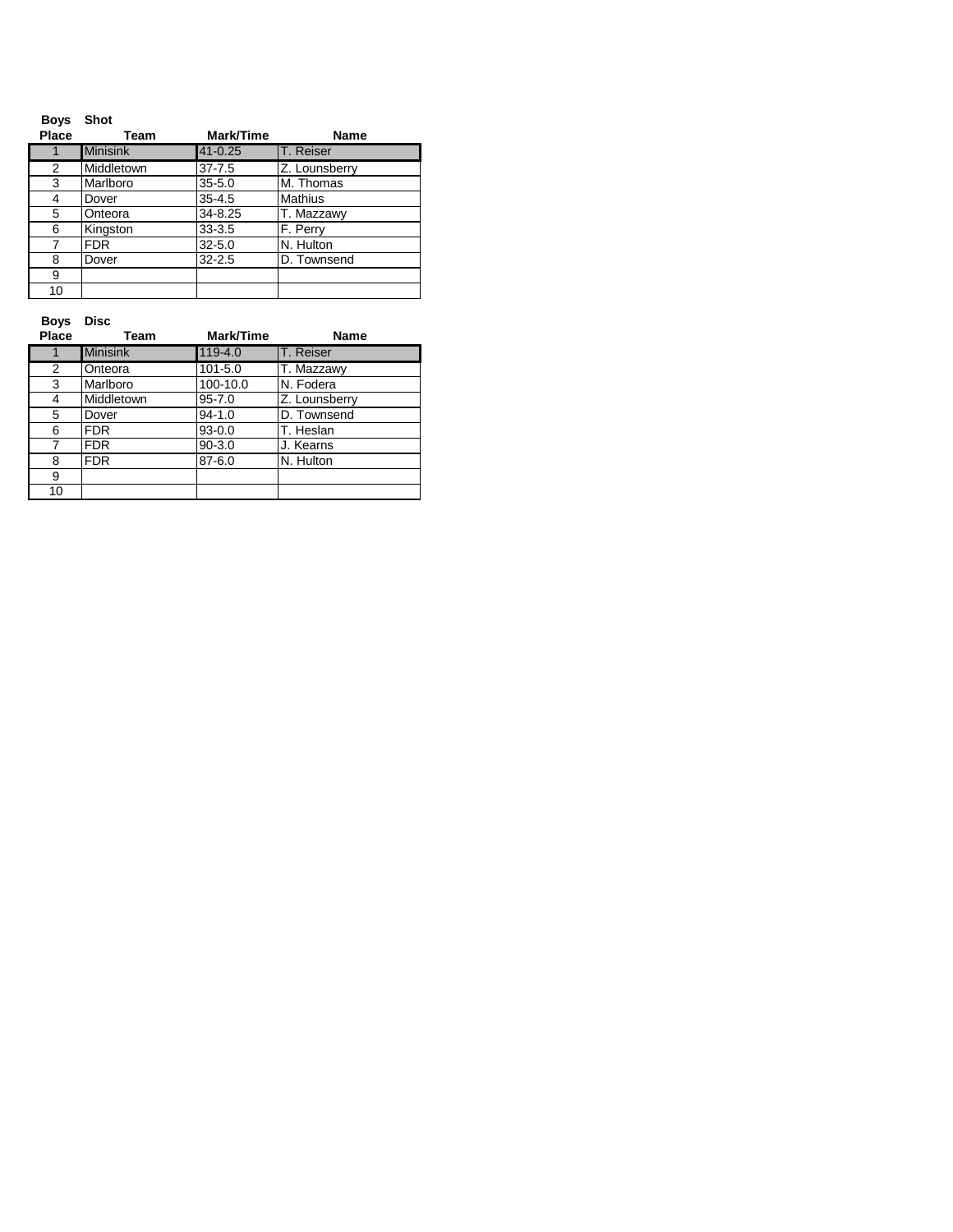| <b>Frosh/Soph Boys Team Scores</b> |                       |       |  |
|------------------------------------|-----------------------|-------|--|
| <b>Place</b>                       | <b>School</b>         | Score |  |
| 1                                  | <b>FDR</b>            | 88.0  |  |
| $\overline{2}$                     | <b>Kingston</b>       | 63.0  |  |
| $\frac{3}{4}$                      | <b>New Paltz</b>      | 62.3  |  |
|                                    | <b>Middletown</b>     | 44.3  |  |
| 5                                  | <b>Valhalla</b>       | 39.0  |  |
| 6                                  | <b>Minisink</b>       | 31.0  |  |
| 7                                  | <b>Dover</b>          | 25.0  |  |
| $\overline{7}$                     | <b>NFA</b>            | 25.0  |  |
| 9                                  | <b>Marlboro</b>       | 20.1  |  |
| 10                                 | Onteora               | 18.0  |  |
| 11                                 | <b>New Rochelle</b>   | 14.8  |  |
| 12                                 | Cornwall              | 11.0  |  |
| 13                                 | Highland              | 9.0   |  |
| 14                                 | Wallkill              | 8.5   |  |
| 15                                 | O'Neil                | 5.0   |  |
| 16                                 | <b>Brewster</b>       | 4.0   |  |
| 16                                 | Coleman               | 4.0   |  |
| 18                                 | <b>Saugerties</b>     | 2.0   |  |
| 19                                 | <b>Averill Park</b>   | 0.0   |  |
| 19                                 | <b>Pawling</b>        | 0.0   |  |
| $\overline{19}$                    | Pinbush               | 0.0   |  |
| 19                                 | <b>Putnam Valley</b>  | 0.0   |  |
| 19                                 | <b>Rhinebeck</b>      | 0.0   |  |
| 19                                 | <b>Red Hook</b>       | 0.0   |  |
| 19                                 | Saratoga              | 0.0   |  |
| 19                                 | <b>Valley Central</b> | 0.0   |  |
| 27                                 |                       |       |  |
| 28                                 |                       |       |  |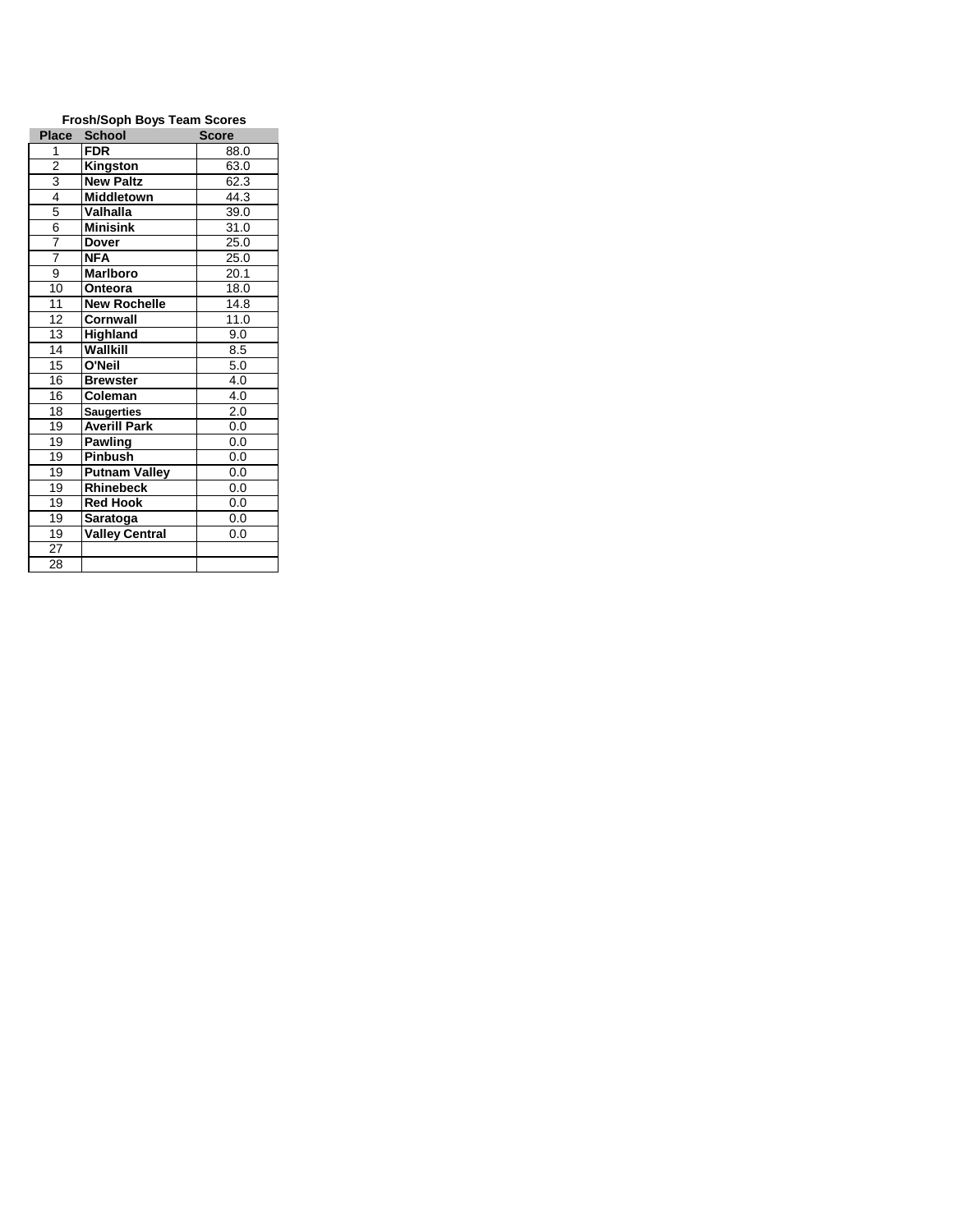# **Girls Frosh/Soph Results**

| Girls        | <b>SMR</b>       |        |                        |
|--------------|------------------|--------|------------------------|
| <b>Place</b> | Team             | Mark   | <b>1st Place Names</b> |
|              | Saratoga Springs | 4:35.1 | M. Park                |
| 2            | Kingston         | 4:36.2 | J. VanHorne            |
| 3            | Cornwall         | 4:37.5 | <b>B.</b> Chilton      |
| 4            | Valley Central   | 4:43.4 | M. Morin               |
| 5            | Onteora          | 4:43.8 |                        |
| 6            | <b>NFA</b>       | 4:44.0 |                        |
|              | Kingston         | 4:45.5 |                        |
| 8            | <b>FDR</b>       | 4:47.0 |                        |
| 9            |                  |        |                        |
| 10           |                  |        |                        |

### **Girls DMR**

| <b>Place</b> | Team             | Mark/Time | <b>1st Place Names</b> |
|--------------|------------------|-----------|------------------------|
|              | Cornwall         | 13:10.5   | H. Mellino             |
| 2            | Saratoga Springs | 13:25.3   | M. Moreau              |
| 3            | Saratoga Springs | 13:50.0   | A. Munterich           |
| 4            | <b>Minisink</b>  | 14:24.3   | Z. Scileppi            |
| 5            | Middletown       | 14:28.9   |                        |
| 6            | <b>FDR</b>       | 14:35.2   |                        |
| 7            | <b>NFA</b>       | 14:36.3   |                        |
| 8            | Cornwall         | 14:37.8   |                        |
| 9            |                  |           |                        |
| 10           |                  |           |                        |

### **Girls 4x100**

| <b>Place</b> | Team       | Mark/Time | <b>1st Place Names</b> |
|--------------|------------|-----------|------------------------|
|              | <b>NFA</b> | 50.1      | M. Apronti             |
| 2            | Cornwall   | 53.4      | A. McCaskill           |
| 3            | Kingston   | 54.0      | M. Jammah              |
| 4            | Saugerties | 54.3      | J. Brooks              |
| 5            | Dover      | 55.5      |                        |
| 6            | Onteora    | 55.6      |                        |
|              | New Paltz  | 56.3      |                        |
| 8            | Wallkill   | 56.6      |                        |
| 9            |            |           |                        |
| 10           |            |           |                        |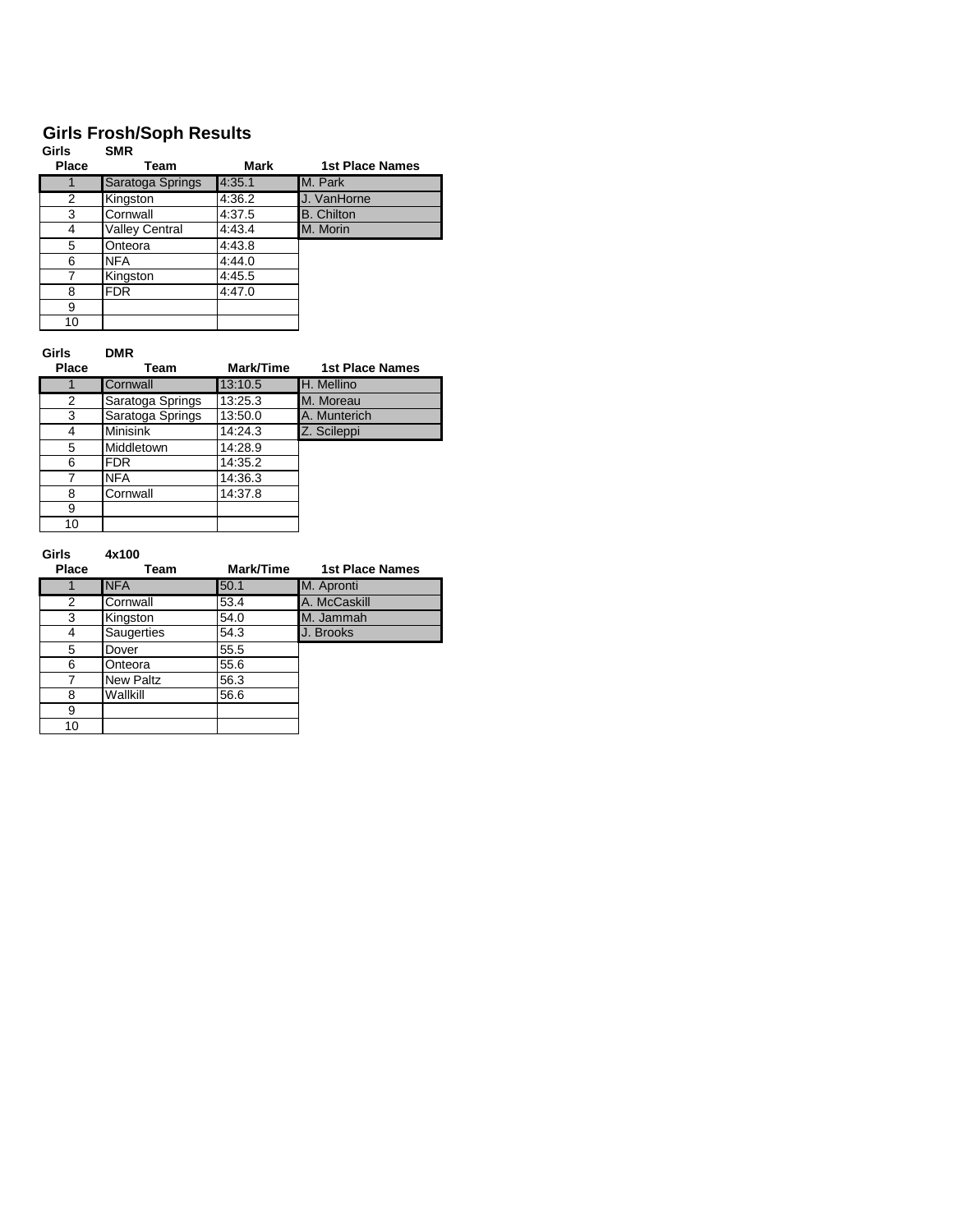| Girls        | 4x800            |           |                        |
|--------------|------------------|-----------|------------------------|
| <b>Place</b> | Team             | Mark/Time | <b>1st Place Names</b> |
|              | Cornwall         | 10:03.6   | G. Fanning             |
| 2            | Saratoga Springs | 10:22.1   | Z. Scileppi            |
| 3            | Saratoga Springs | 11:02.4   | S. Decker              |
| 4            | Cornwall         | 11:09.6   | H. Mellino             |
| 5            | Onteora          | 11:12.9   |                        |
| 6            | FDR.             | 11:24.1   |                        |
| 7            | <b>NFA</b>       | 11:26.1   |                        |
| 8            | Middletown       | 11:28.5   |                        |
| 9            |                  |           |                        |
| 10           |                  |           |                        |

### **Girls 4x400**

| <b>Place</b> | Team                  | Mark/Time | <b>1st Place Names</b> |
|--------------|-----------------------|-----------|------------------------|
|              | <b>NFA</b>            | 4:09.6    | M. Apronti             |
| 2            | Cornwall              | 4:21.9    | A. McCaskill           |
| 3            | Marlboro              | 4:29.5    | J. Brooks              |
| 4            | <b>NFA</b>            | 4:30.8    | J. Cumberbatch         |
| 5            | <b>Valley Central</b> | 4:33.0    |                        |
| 6            | <b>FDR</b>            | 4:34.1    |                        |
| 7            | <b>New Paltz</b>      | 4:37.2    |                        |
| 8            | Wallkill              | 4:44.4    |                        |
| 9            |                       |           |                        |
| 10           |                       |           |                        |

| Girls<br><b>Place</b> | 2000Steeple<br><b>Team</b> | Mark/Time | <b>1st Place Names</b> |
|-----------------------|----------------------------|-----------|------------------------|
|                       | Saratoga Springs           | 7:46.0    | M. Morin               |
| 2                     | O'Neill                    | 7:59.8    | S. Decker              |
| 3                     | <b>FDR</b>                 | 8:34.2    | N. Cathcart            |
| 4                     | <b>New Paltz</b>           | 8:38.5    | W. Butler              |
| 5                     | Marlboro                   | 9:11.5    | B. Ferguson            |
| 6                     | Onteora                    | 9:14.8    | C. Flores Reininger    |
| 7                     | <b>Brewster</b>            | 9.18.0    | M. Luby                |
| 8                     | <b>Brewster</b>            | 9:25.3    | D. Magnan              |
| 9                     |                            |           |                        |
| 10                    |                            |           |                        |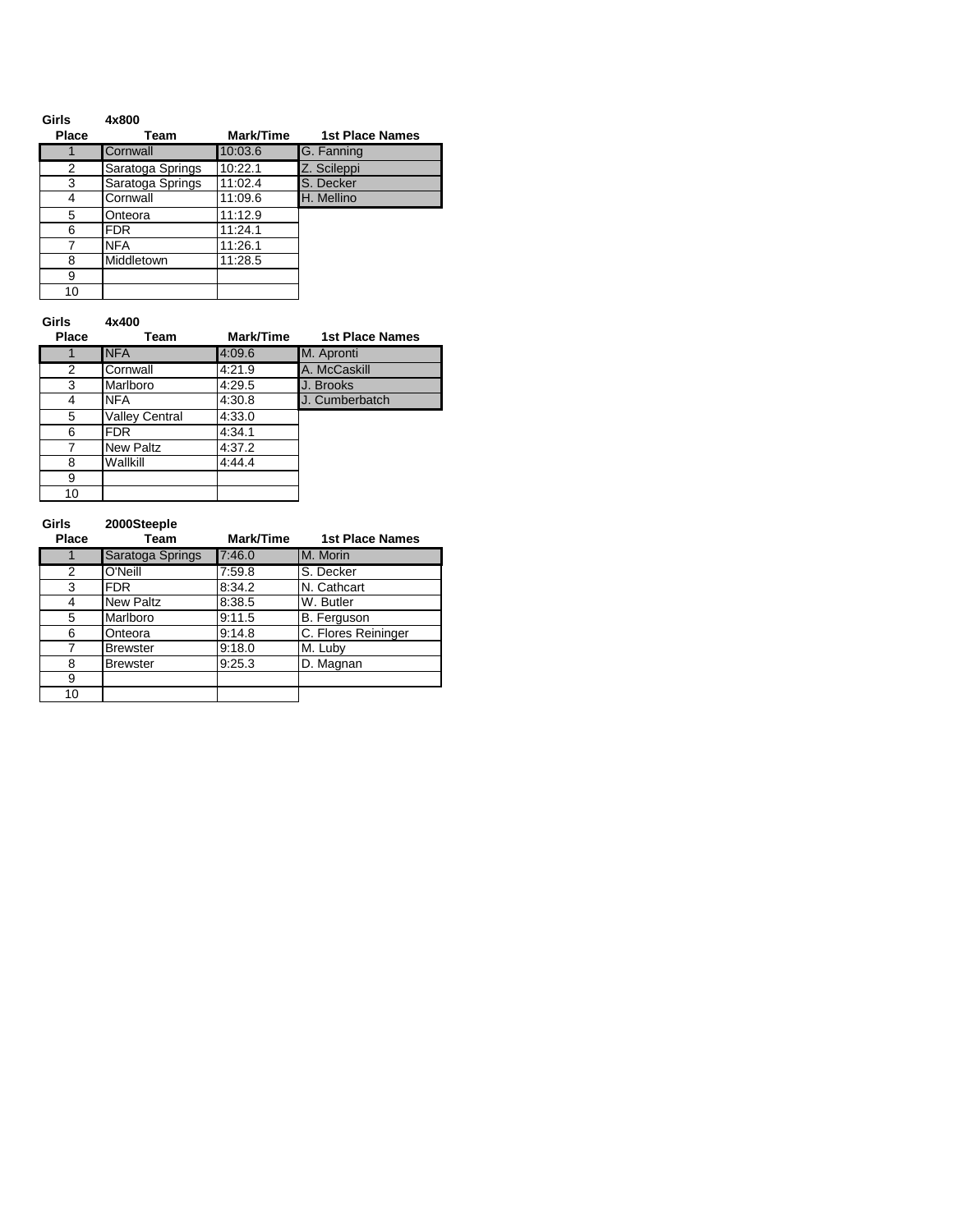| Girls        | Long             |            |               |
|--------------|------------------|------------|---------------|
| <b>Place</b> | Team             | Mark/Time  | <b>Name</b>   |
|              | PutnamValley     | $15 - 4.0$ | A. Hoyos      |
| 2            | Saratoga Springs | $15 - 2.0$ | J. VanHorne   |
| 3            | PutnamValley     | 14-11.25   | C. Campos     |
| 4            | <b>New Paltz</b> | 14-9.75    | F. Weinstein  |
| 5            | Kingston         | $14 - 7.5$ | G. Longendyke |
| 6            | Onteora          | $14 - 3.0$ | C. Malliet    |
| 6            | Saratoga Springs | $14 - 3.0$ | F. Ryan       |
| 8            | Onteora          | 13-10.0    | H. King       |
| 9            |                  |            |               |
| 10           |                  |            |               |

**Girls Triple**

| Place | Team                  | Mark/Time   | <b>Name</b>   |
|-------|-----------------------|-------------|---------------|
|       | Saratoga Springs      | $31 - 1.5$  | S. Hrebenach  |
| 2     | Saratoga Springs      | $31 - 0.75$ | F. Ryan       |
| 3     | Kingston              | 30-10.0     | G. Longendyke |
| 4     | <b>Valley Central</b> | $29 - 5.0$  | N. WanPelt    |
| 5     | PutnamValley          | $28 - 9.0$  | A. Hoyos      |
| 6     | Kingston              | $28 - 7.5$  | T. Ridge      |
|       | PutnamValley          | $28 - 5.0$  | D. Ripport    |
| 8     | Cornwall              | $21 - 9.25$ | C. Brossier   |
| 9     |                       |             |               |
| 10    |                       |             |               |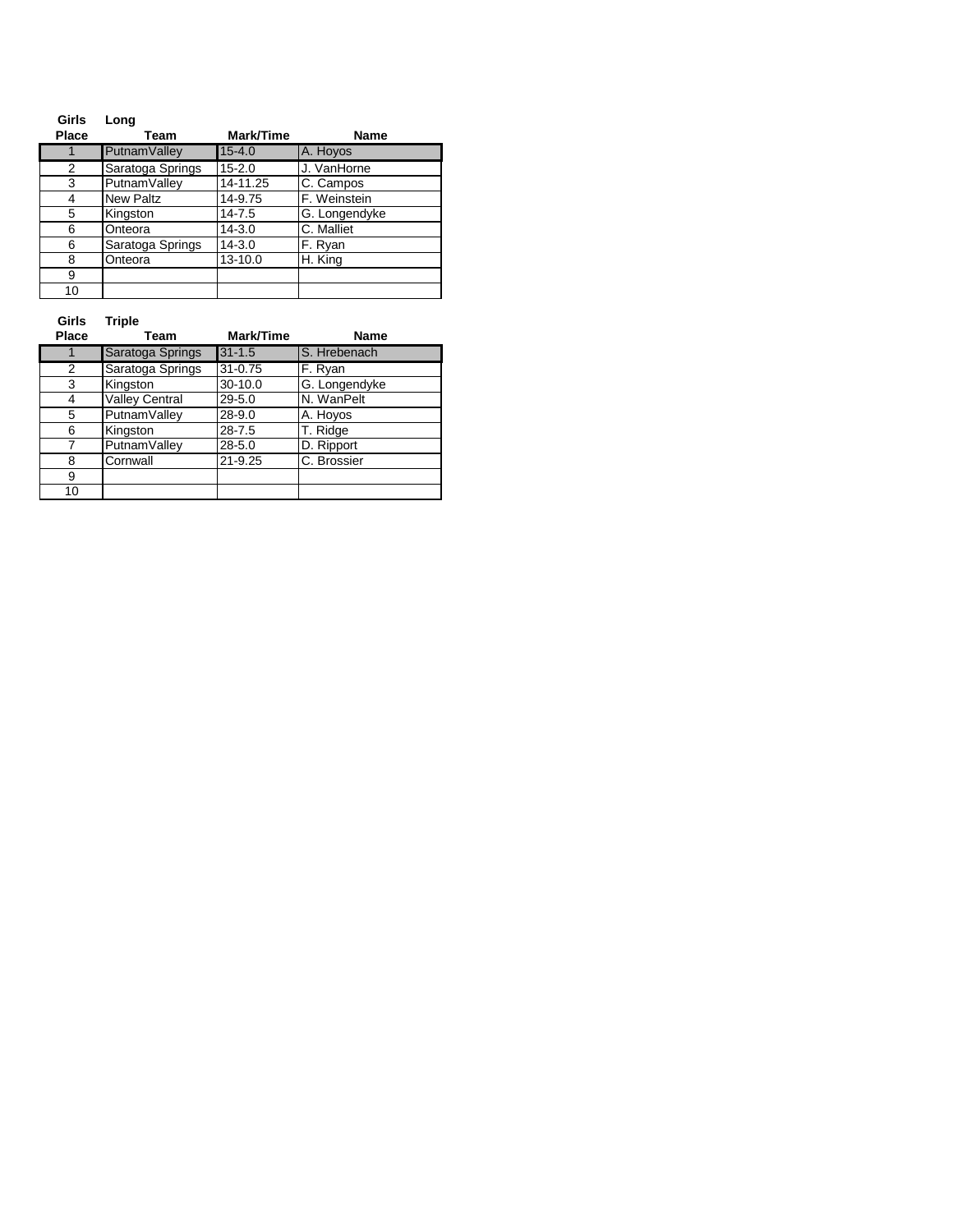| Girls        | High                  |           |              |
|--------------|-----------------------|-----------|--------------|
| <b>Place</b> | Team                  | Mark/Time | Name         |
| 1            | <b>NFA</b>            | $5 - 0.0$ | A. McCaskill |
| 2            | Kingston              | $4 - 9.0$ | S. Shaw      |
| 3            | <b>Valley Central</b> | $4 - 6.0$ | VanPelt      |
| 3            | Kingston              | $4 - 6.0$ | Ridge        |
| 5            | Cornwall              | $4 - 6.0$ | Henry        |
| 6            | Kingston              | $4 - 6.0$ | Lazala       |
| 7            | PutnamValley          | $4 - 3.0$ | Bendell      |
|              | New Paltz             | $4 - 3.0$ | Rippon       |
| 9            |                       |           |              |
| 10           |                       |           |              |

**Girls Pole**

| <b>Place</b> | Team             | Mark/Time | Name      |
|--------------|------------------|-----------|-----------|
|              | Saratoga Springs | $7 - 0.0$ | M. Ryan   |
| 2            | <b>FDR</b>       | $7 - 0.0$ | M.Beers   |
| 3            | <b>New Paltz</b> | $6 - 0.0$ | N. Raskin |
|              |                  |           |           |
| 5            |                  |           |           |
| 6            |                  |           |           |
|              |                  |           |           |
| ጸ            |                  |           |           |
| 9            |                  |           |           |
| 10           |                  |           |           |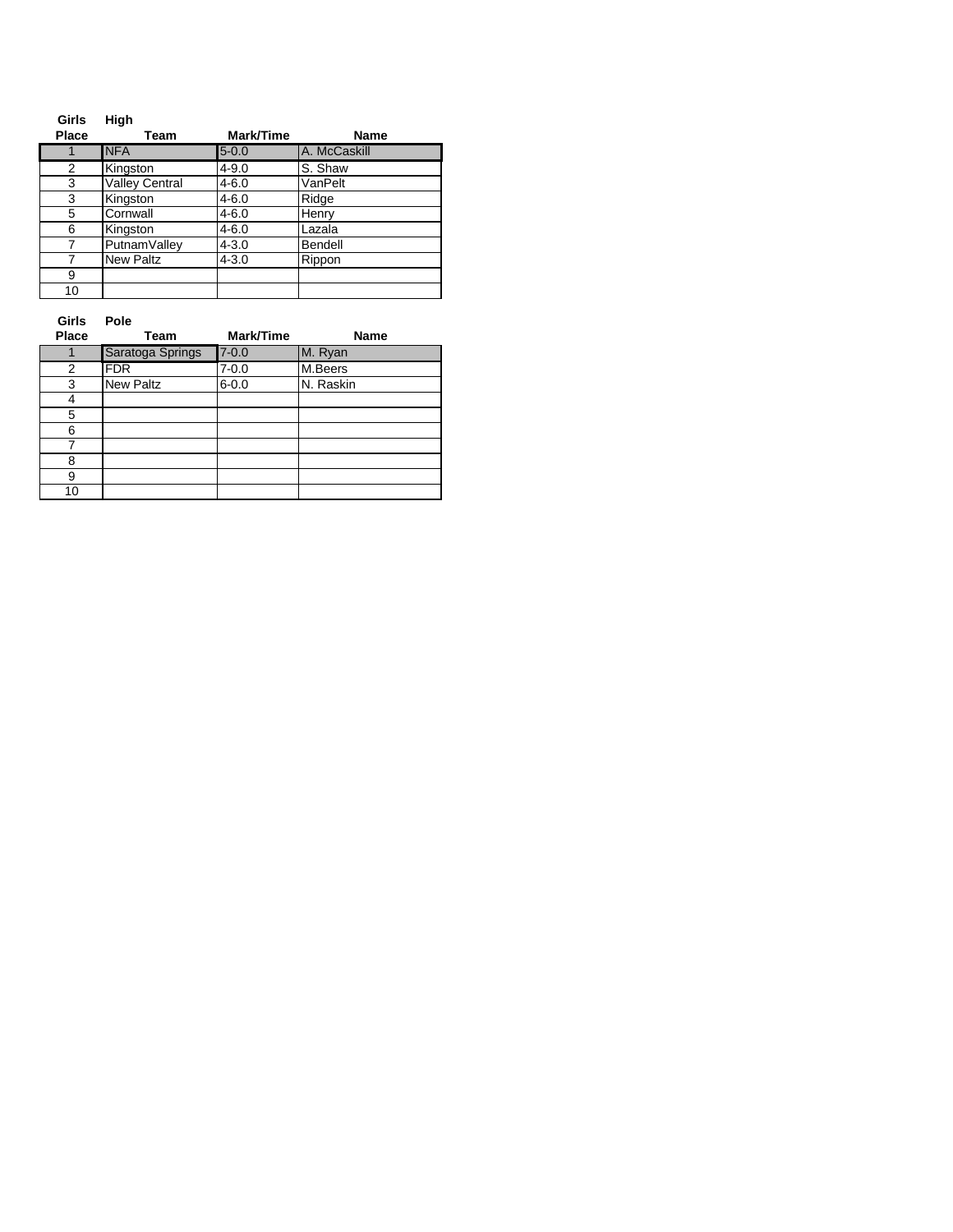| Girls        | Shot             |            |             |
|--------------|------------------|------------|-------------|
| <b>Place</b> | Team             | Mark/Time  | <b>Name</b> |
|              | <b>Brewster</b>  | $30 - 4.5$ | B. Pagan    |
| 2            | <b>New Paltz</b> | $26 - 7.5$ | K. Santos   |
| 3            | Marlboro         | $25 - 6.5$ | A. Szady    |
| 4            | Cornwall         | $25 - 6.5$ | Q. Simmons  |
| 5            | Cornwall         | $25 - 3.5$ | A. Khan     |
| 6            | PutnamValley     | $25 - 0.5$ | R. Decimus  |
| 7            | Middletown       | $24 - 8.5$ | T. Chase    |
| 8            | Kingston         | $24 - 6.0$ | S. Boulay   |
| 9            |                  |            |             |
| 10           |                  |            |             |

**Girls Disc**

| <b>Place</b> | Team                  | Mark/Time   | Name                 |
|--------------|-----------------------|-------------|----------------------|
|              | <b>Brewster</b>       | $102 - 6.0$ | B. Pagan             |
| 2            | <b>New Paltz</b>      | $97 - 0.0$  | K. Santos            |
| 3            | <b>Valley Central</b> | 79-2.0      | K. Archer            |
| 4            | Cornwall              | 78-9.0      | Q. Simmons           |
| 5            | Wallkill              | $77-0.0$    | J. Odea              |
| 6            | Kingston              | 68-10.0     | S. Boulay            |
|              | Cornwall              | $75 - 2.0$  | L. Manderson         |
| 8            | Onteora               | 74-9.0      | <b>B.</b> Kretschmer |
| 9            |                       |             |                      |
| 10           |                       |             |                      |